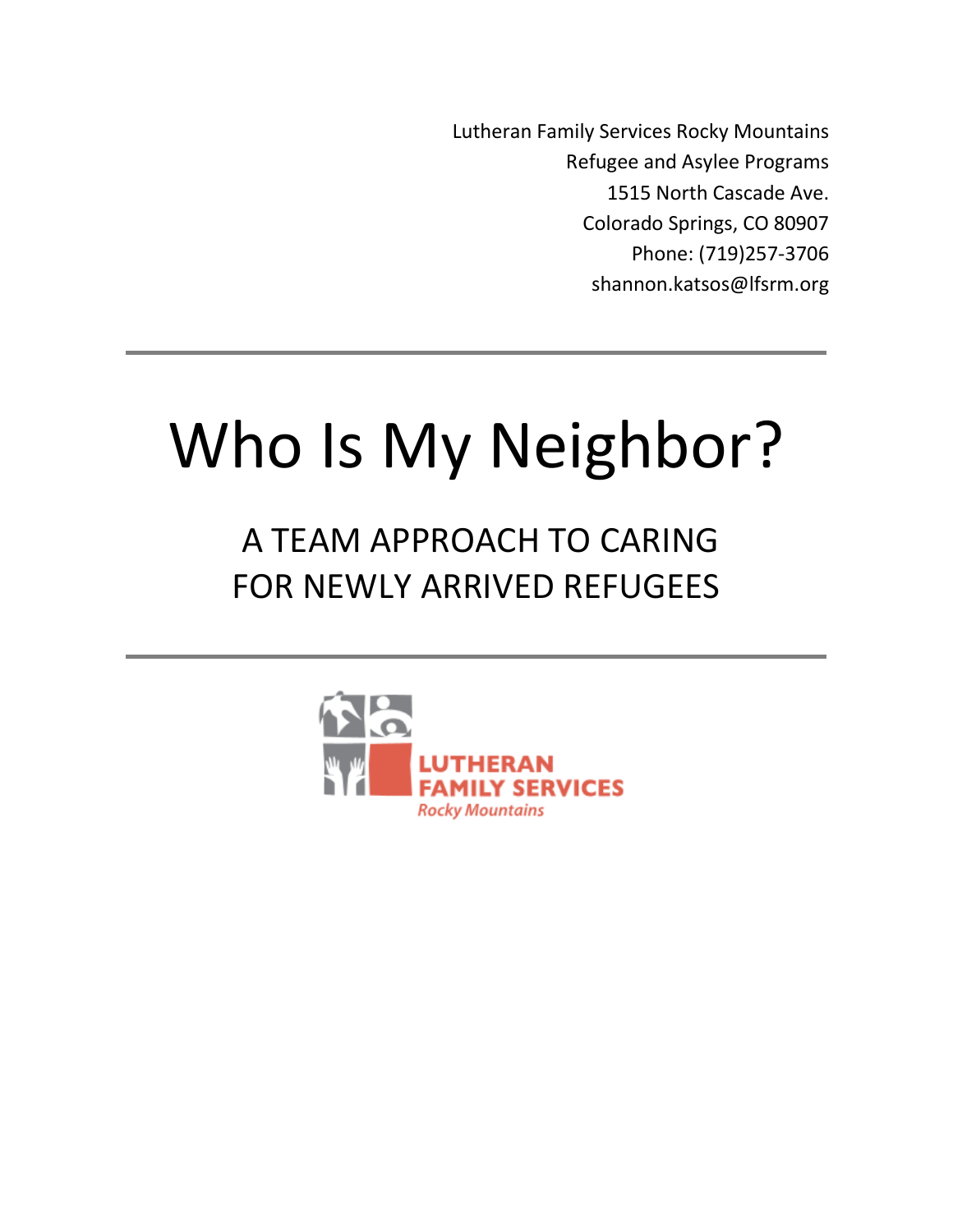

### Want more information? Have questions? Need advice on what do to with your refugee family?

[www.lfsrm.org/programs-and-services/refugees/refugee-resources](http://www.lfsrm.org/programs-and-services/refugees/refugee-resources)



Imagine yourself dropped down in the Sudanese grasslands with no tools or knowledge about how to survive. . . . Unless a kind and generous Sudanese takes you in and helps you adjust, you would be a goner.

> – Mary Pipher, *The Middle of Everywhere*

While every refugee's story is different and their anguish personal, they all share a common thread of uncommon courage – the courage not only to survive, but to persevere and rebuild their shattered lives.

> -- Antonio Guterres, U.N.  $\overline{\phantom{a}}$  and  $\overline{\phantom{a}}$



### **Follow Us!**

 $\overline{\phantom{a}}$ 

facebook.com/RockyMtnRefugee

twitter.com/RockyMtnRefugee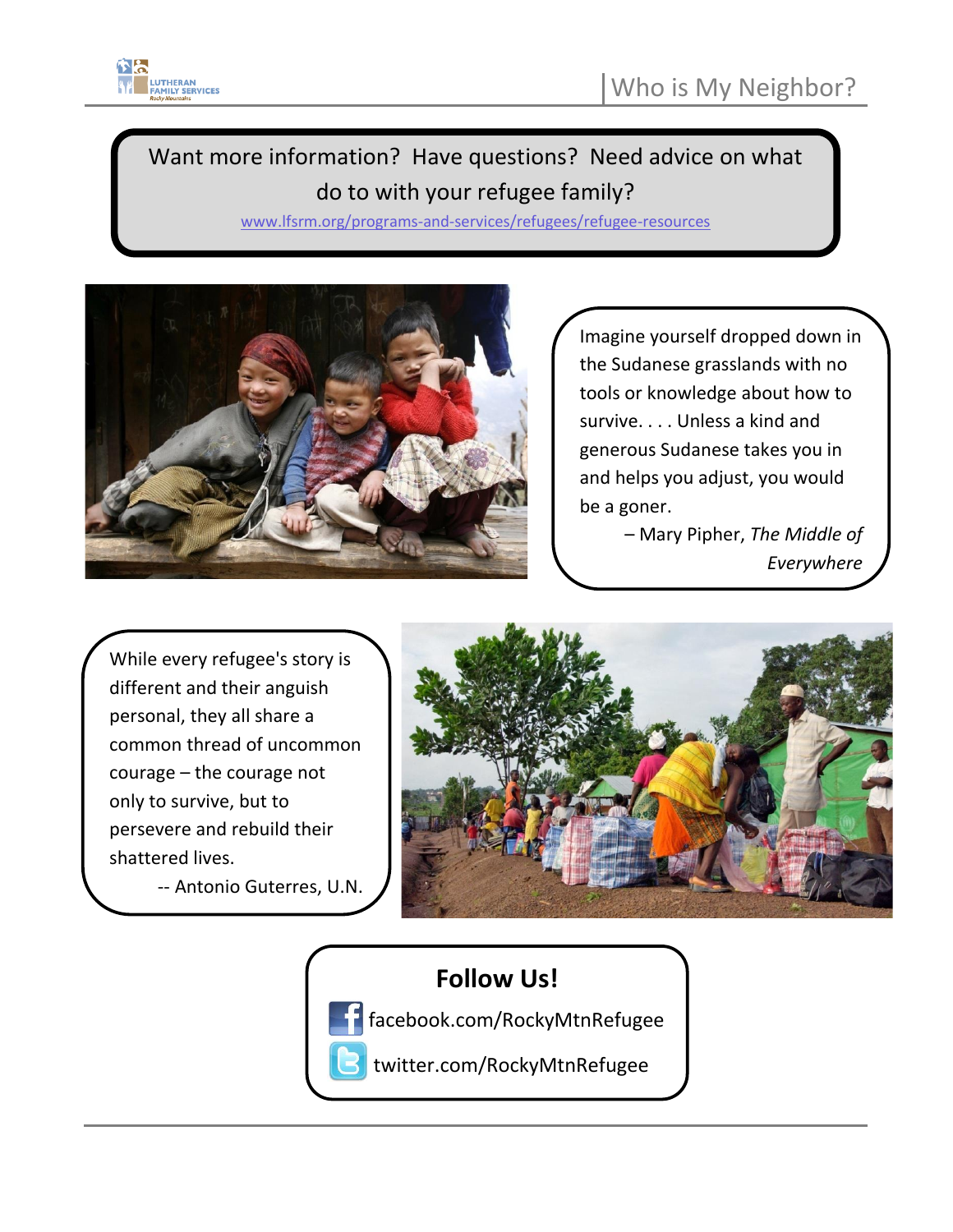

## Table of Contents

| Section 1: Who is a Refugee?                       | 3  |
|----------------------------------------------------|----|
| Section 1.1: Defining a Refugee                    | 4  |
| Section 1.2: Journey from Home to Colorado Springs | 4  |
| Section 1.3: Refugee Family Levels                 | 6  |
| Section 2: What is this program?                   | 7  |
| Section 2.1: Objectives                            | 8  |
| Section 2.2: How it Works: Partnership             | 8  |
| Section 3: What do I do?                           | 10 |
| Section 3.1: Being a Cultural Mentor               | 11 |
| Section 3.2: Mentor Roles                          | 14 |
| Section 3.3: Tasks/Projects                        | 16 |
| Section 3.4: Communication Protocol                | 19 |
| Appendix A: Additional Projects                    | 22 |
| Appendix B: The Money                              | 25 |
| Appendix C: More on LFS                            | 31 |

### *Don't have time to read the whole thing right now?* *The ESSENTIAL information is:*

| <b>Section 2.1: Objectives</b>             | 8  |
|--------------------------------------------|----|
| Section 3.1: Being a Cultural Mentor       | 11 |
| <b>Section 3.2: Mentor Roles</b>           | 14 |
| <b>Section 3.4: Communication Protocol</b> | 19 |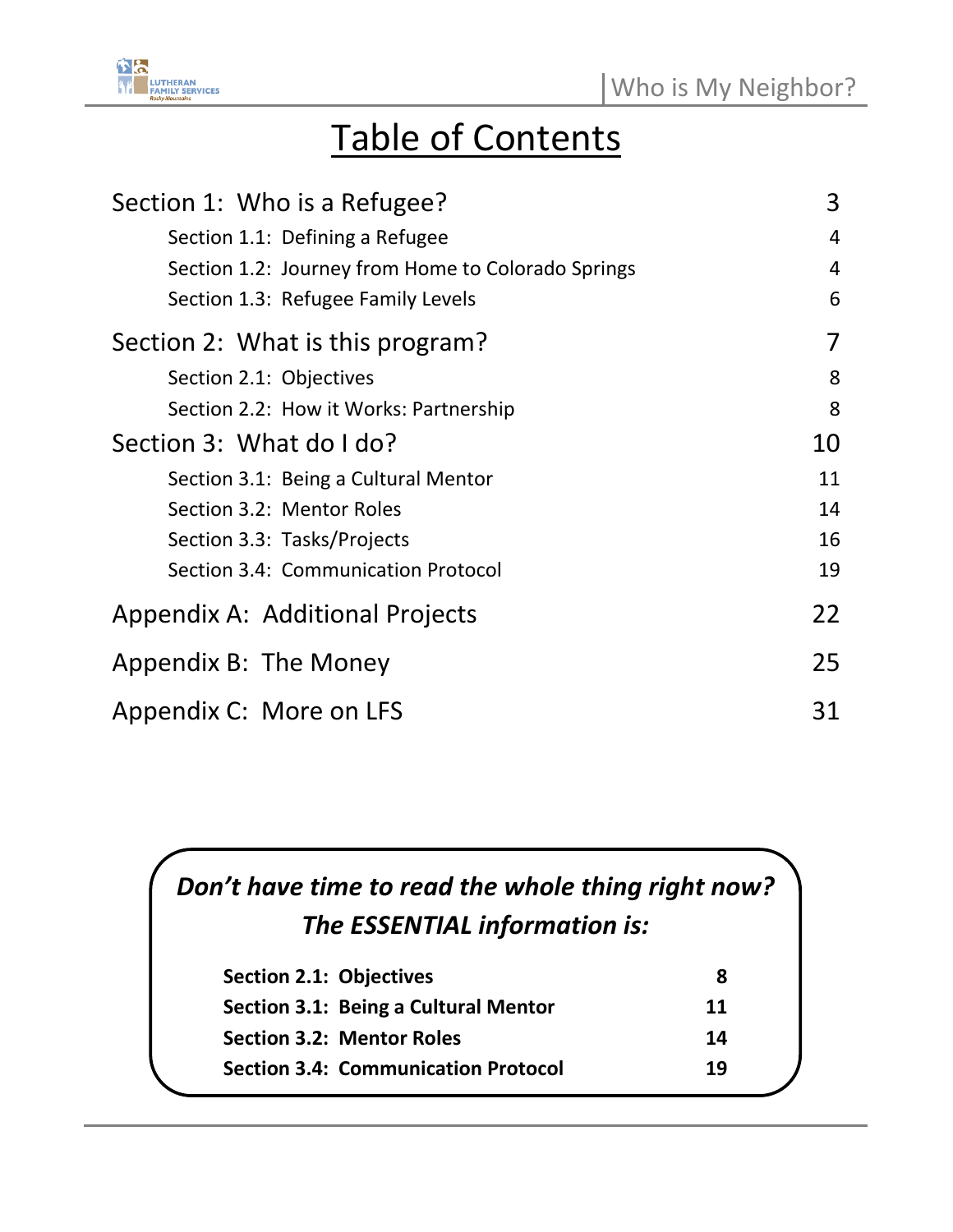

## Section 1: Who is a Refugee?

In this section, we will address the following questions:

- What is the definition of "refugee?"
- How does a person become a refugee?
- How do refugees end up in Colorado Springs?
- What might my refugee family be like?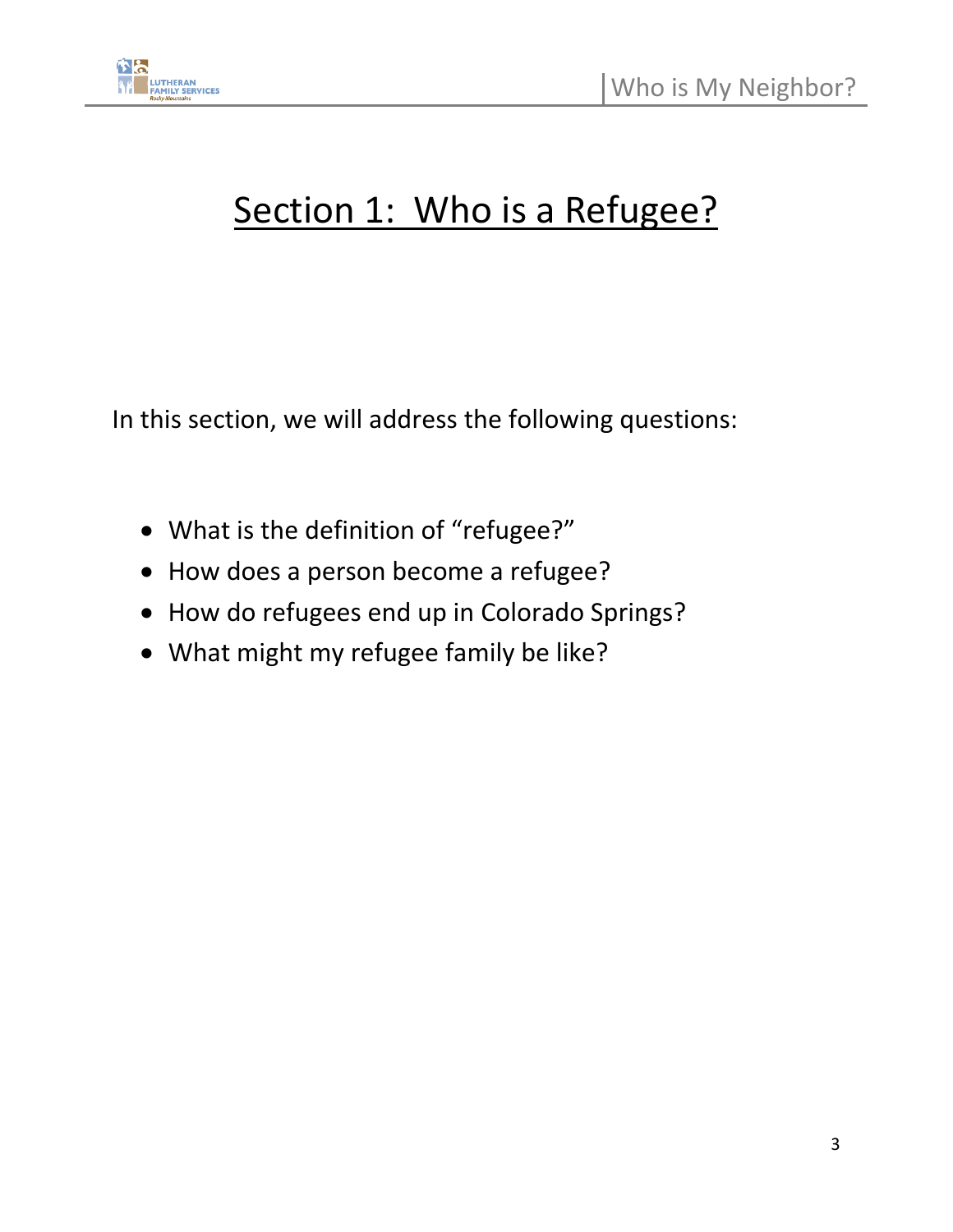

### **Section 1.1: Defining a Refugee**

A refugee is someone who has been forced to flee his or her country because of persecution, war, or violence. A refugee has a well-founded fear of persecution for reasons of race, religion, nationality, political opinion or membership in a particular social group. Most likely, they cannot return home or are afraid to do so. War and ethnic, tribal and religious violence are leading causes of refugees fleeing their countries. (unrefugees.org)

### **Section 1.2: Journey from Home to Colorado Springs**



How One Becomes a Refugee: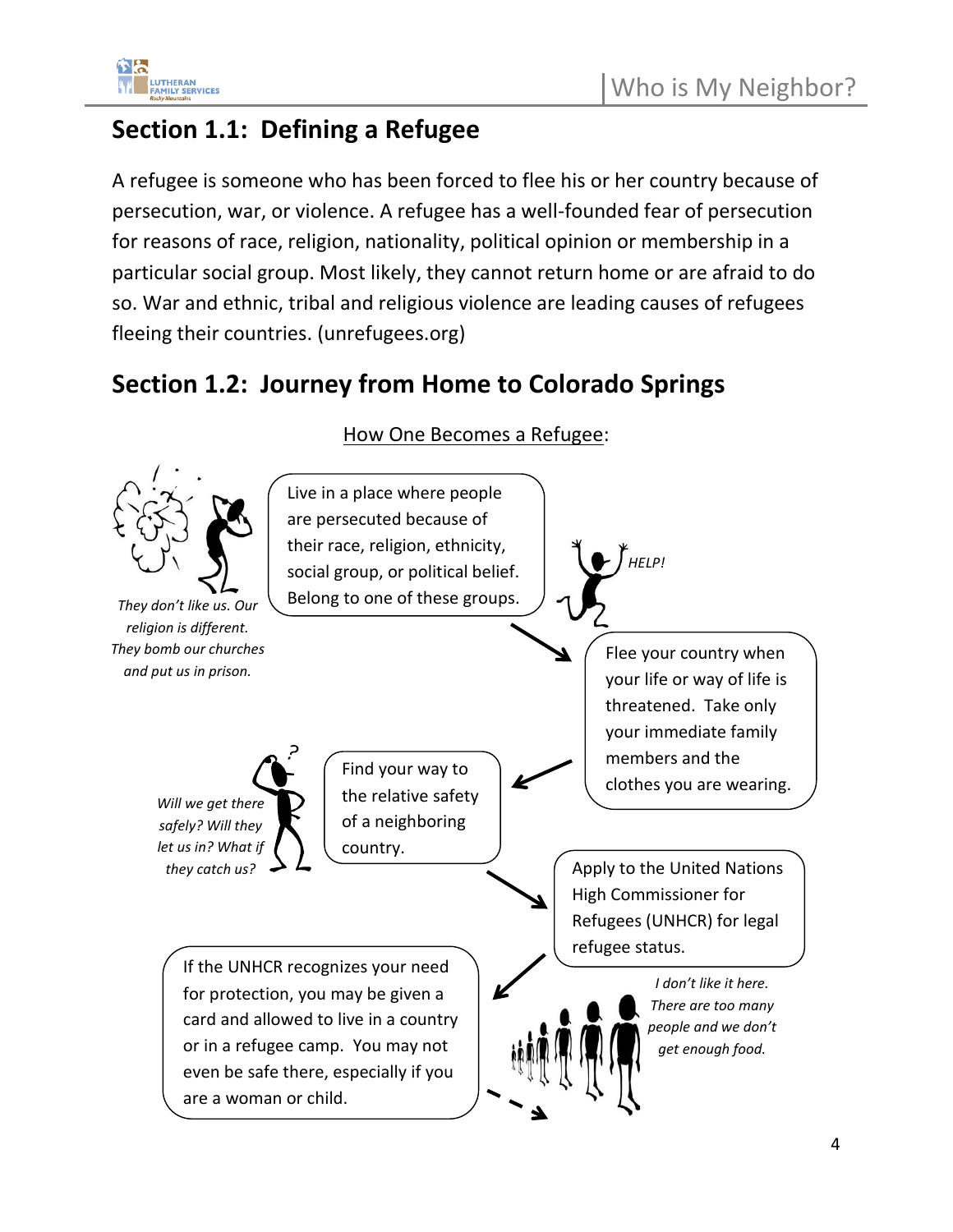

#### How a Refugee is Admitted to the United States:

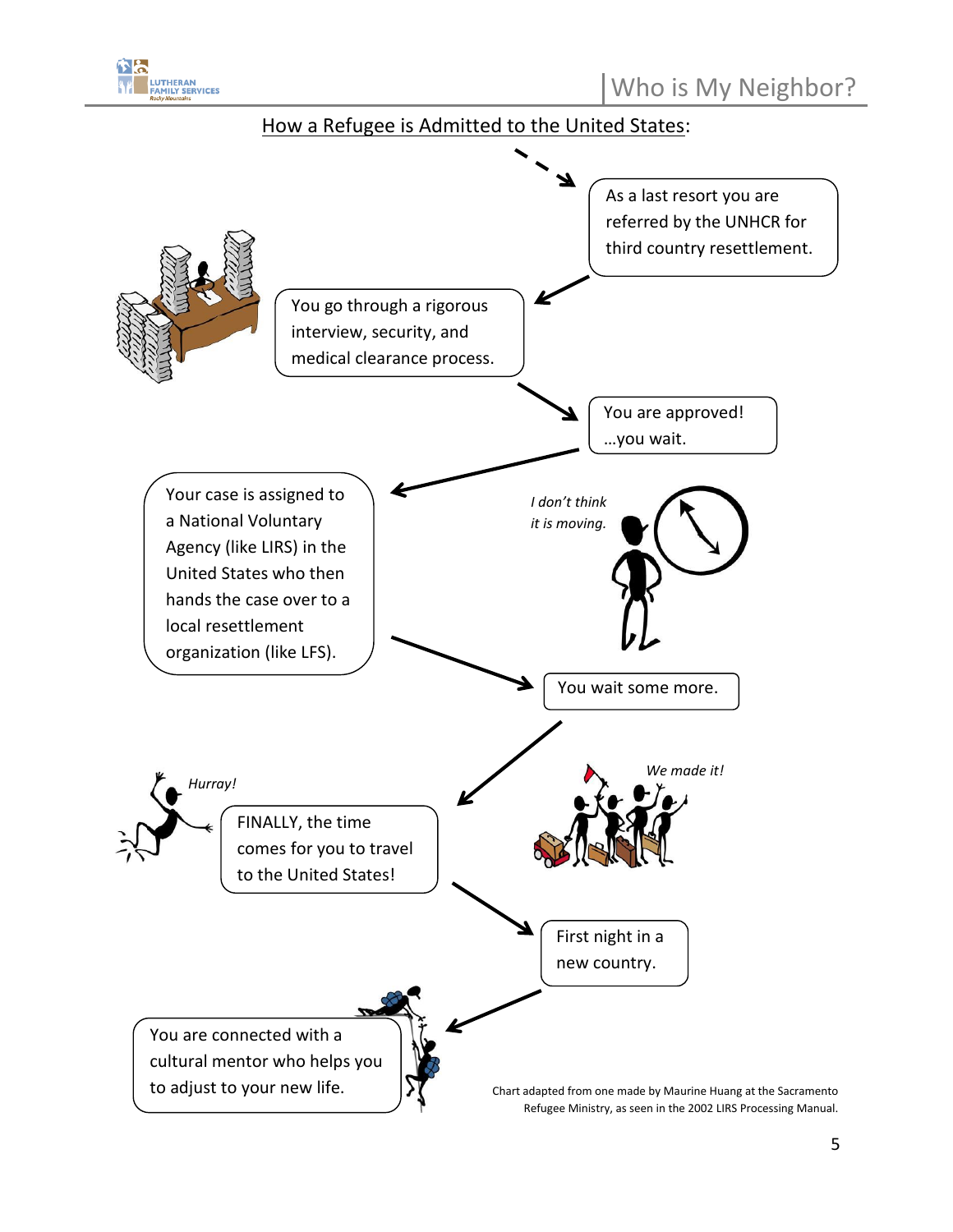

### **Section 1.3: Refugee Family Levels**

help them resettle

Refugees come to the United States with many different experiences, cultures, languages, and educational backgrounds. As a result, some have more to their advantage coming to America than others. Depending on these variables, you would be assisting a family that would resemble, or be a combination of, the following two examples:



• Has family/ethnic community that can help them resettle

Burmese and Bhutanese, Somalis and Eritreans – all are as varied and diverse as the melting pot of people and personalities we have in the United States. Life in the camps in Nepal is different than coming from the cities of Iraq, just as growing up in New York City is as different from growing up in Kansas. While there is a wide spectrum, the main thing to keep in mind is that your primary role is to be a welcoming friend and to help the family become self-sufficient, regardless of the family's background and ability. It is important to remember that adult refugees have experience navigating systems in their own countries, and are capable of learning how to work within the American system, with support!

For more information on specific countries/cultures:

**Go to [www.everyculture.com,](http://www.everyculture.com/) [culturalatlas.sbs.com.au/countries,](https://culturalatlas.sbs.com.au/countries)** and/or read *The Middle of Everywhere* by Mary Pipher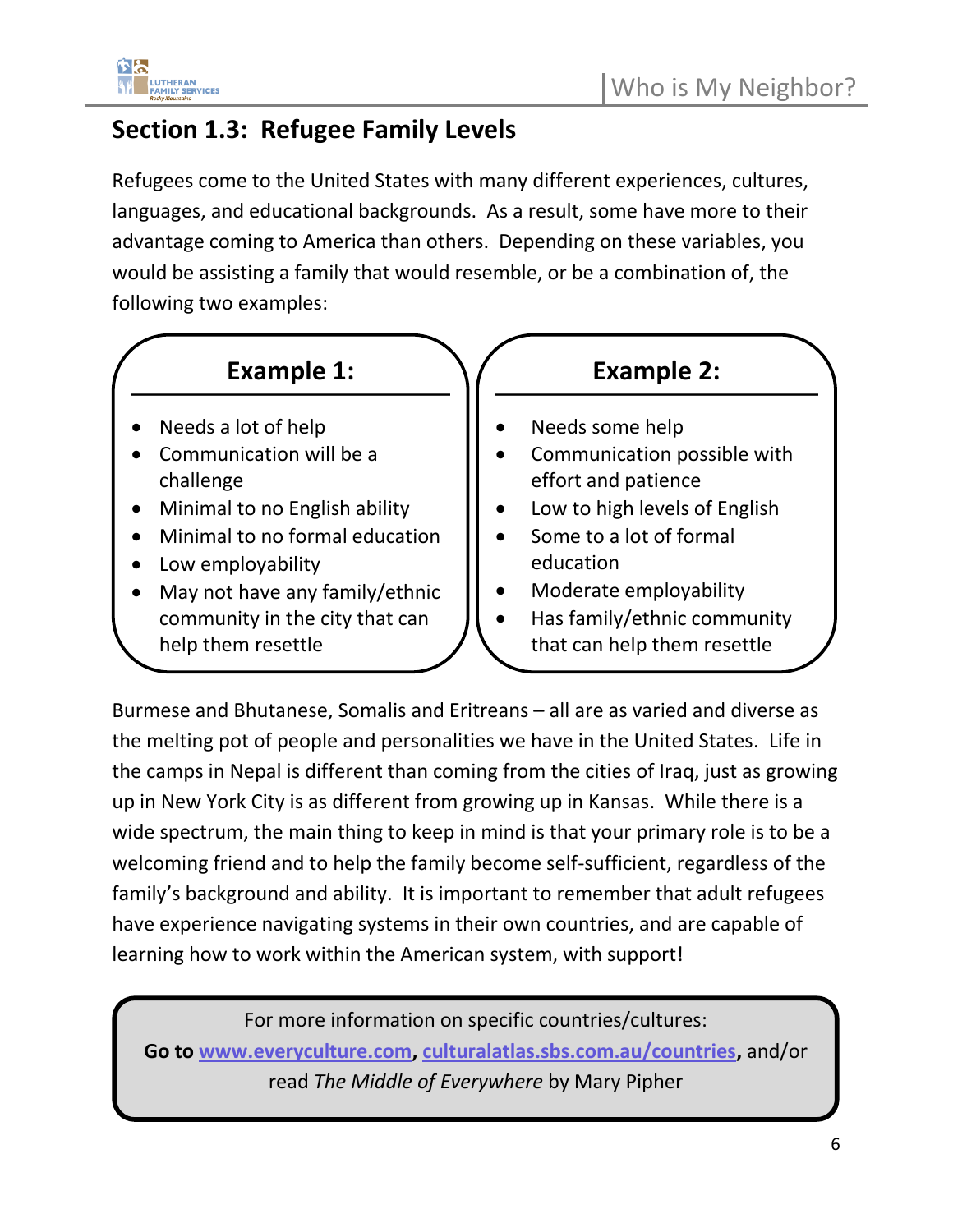

## Section 2: What is this program?

In this section, we will address the following questions:

- What are the program objectives?
- How do LFS and I fit together in this program?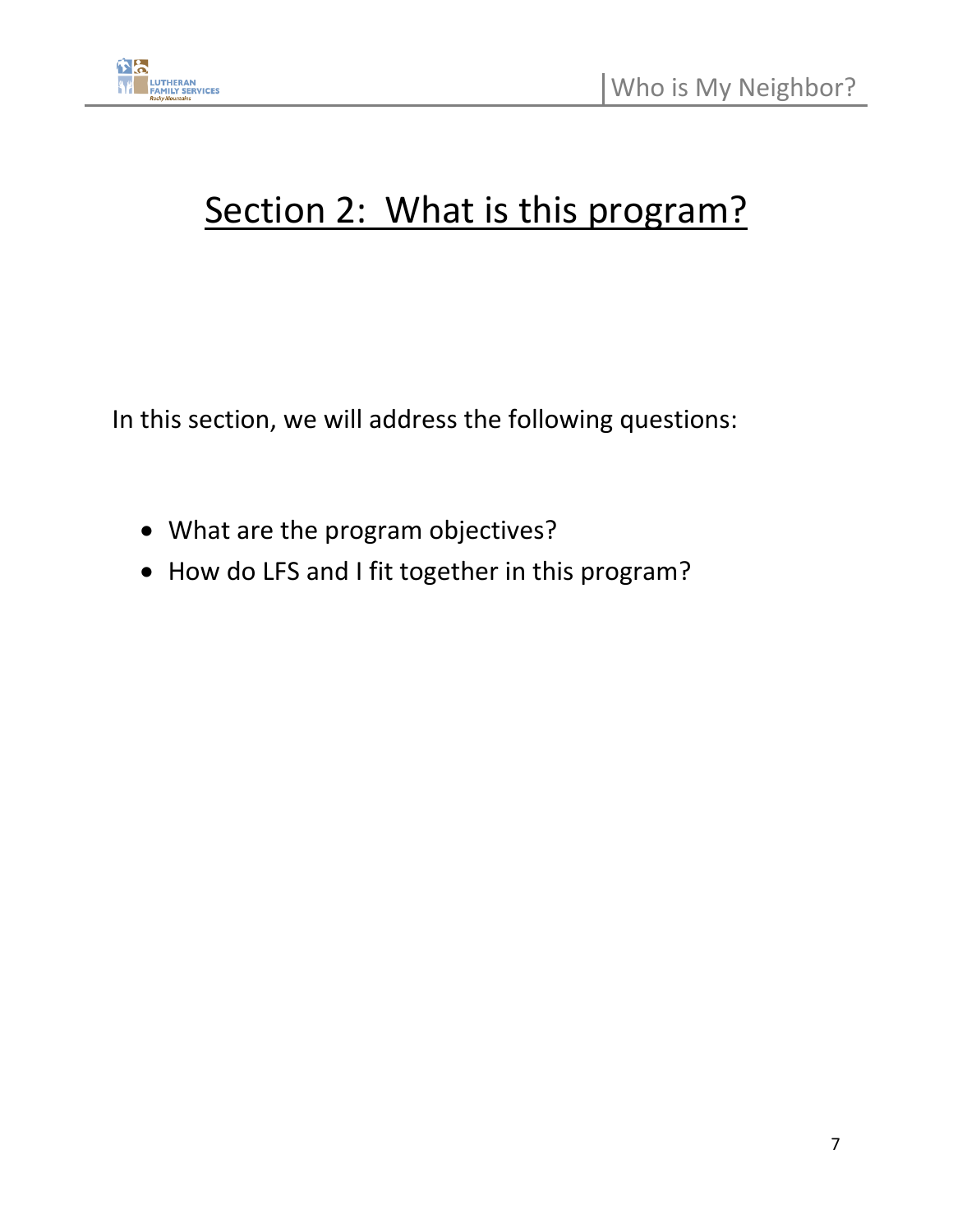

### **Section 2.1: Objectives**

**Synergy** is two or more things functioning together to produce a result not independently obtainable.

Lutheran Family Service's mission is to help refugees be resettled into a secure, stable environment, on their way to self-sufficiency. We cannot do our jobs without the support of volunteers. We rely heavily on local support – volunteers, churches, and community organizations – to accomplish our mission. However, we have to keep our client's best interests first. A volunteer's role is to support the staff and help them achieve this mission. If the mission is impeded by volunteers, LFS may need to assess their involvement with the program.

In working together, it is important to keep focused on some key objectives:

#### **Objective 1: The basic needs of refugees will be met.**

**Objective 2: Refugees will improve in their English ability.**

- **Objective 3: Refugees will be economically stable by gaining and maintaining employment, and if employment is not immediately feasible, be in compliance with all cash assistance requirements.**
- **Objective 4: Refugees will gain practical, social, and cultural life skills.**

**Objective 5: Refugees will be financially literate.** 

### **Section 2.2: How it Works: Partnership**

In order to provide the best services possible for each refugee family, we partner with other organizations and people from the community. Caring for a refugee family is a difficult task alone, but by joining our strengths together we can help every refugee family to have a great start at life in the United States.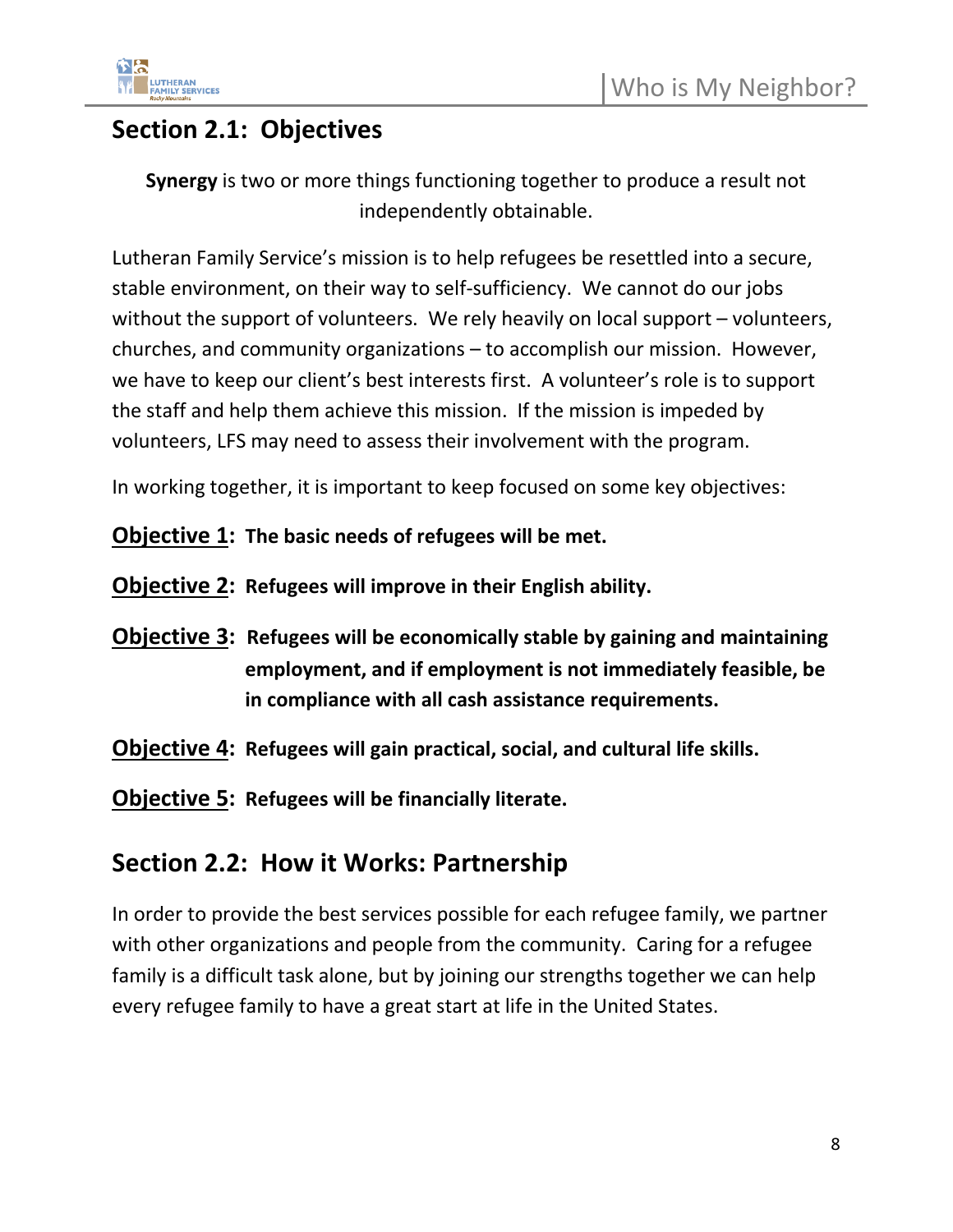

#### **Partners and Their Roles:**

### **Lutheran Family Services:**

- **Apartment set-up**
- **Airport pick-up**
- **Find housing**
- **Provide furnishings**
- **Provide initial basic clothing and necessities**
- **Assist in financial literacy**
- **Community orientation**
- **Apply for government assistance programs**
- **Transportation to initial health screening**
- **Register kidsin school**
- **Assist adults in learning English**
- **Prepare adults to obtain and retain employment**

### **Cultural Mentor**

### **Teams:**

- Airport pick-up
- Provide initial basic clothing and necessities
- **Assist in financial literacy**
- **Raise funds (with LFS Co-sponsorship process ONLY)**
- **Community orientation**
- **Assist adults & children in learning English**

• Limited transportation assistance

• Prepare adults to obtain and retain employment

**Pany additional Required Continued Must be discussed with any approximal value of Volunteer**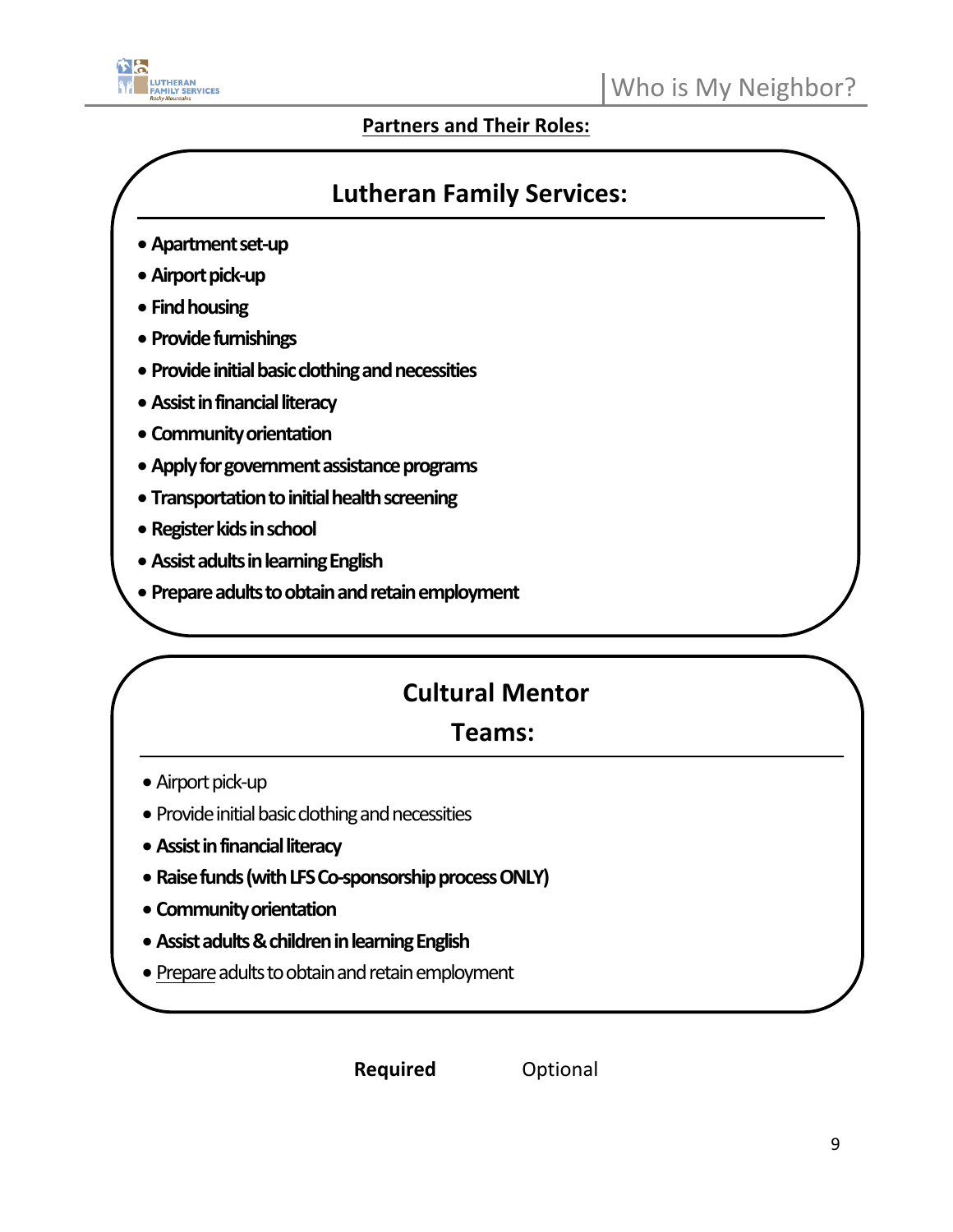

## Section 3: What do I do?

In this section, we will address the following questions:

- What is my role?
- How can I best help my refugee family?
- What should I NOT do?
- Who do I contact if I have problems?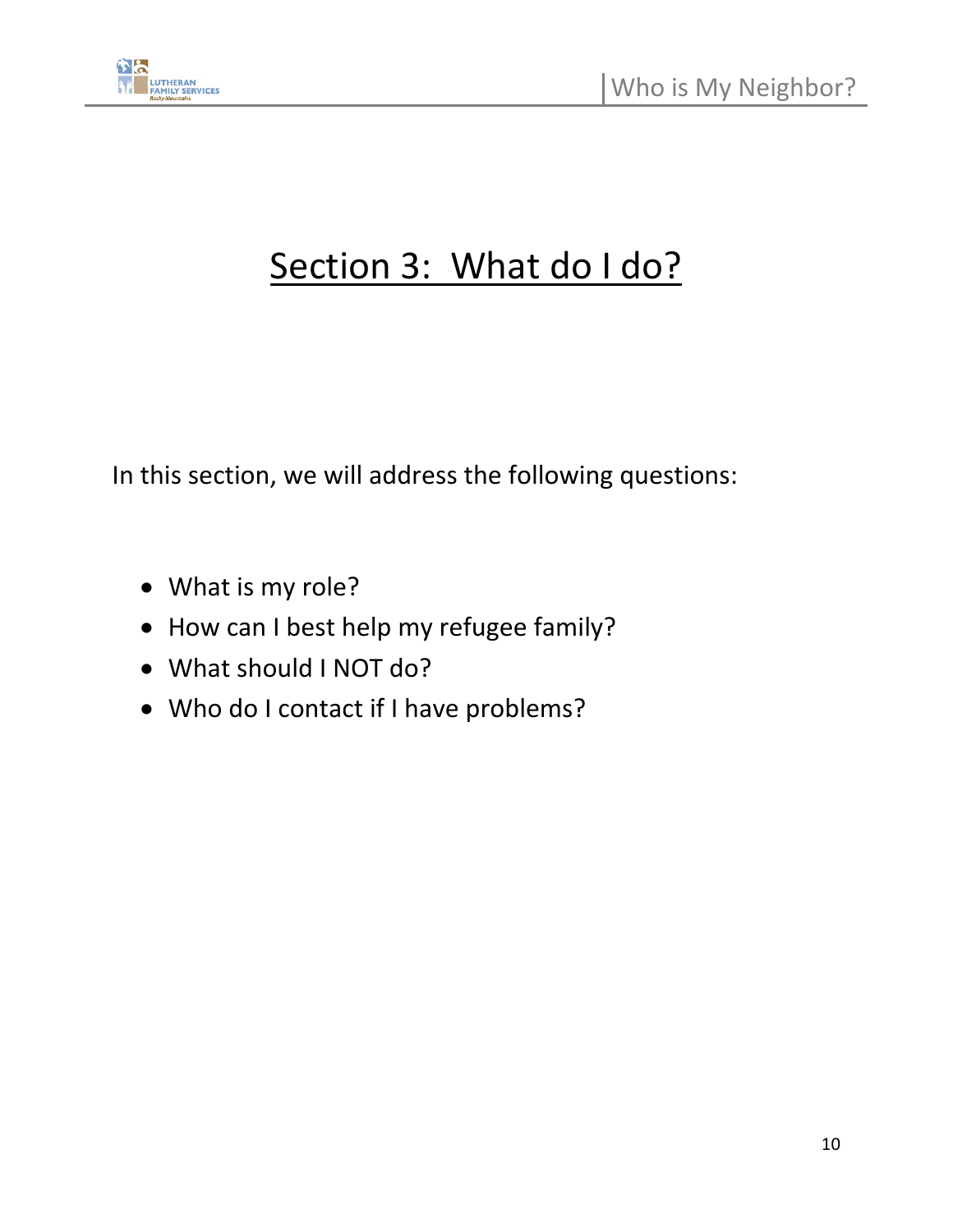### **Section 3.1: Being a Cultural Mentor**

A cultural mentor team is a group of 4 to 10 volunteers who come together in order to befriend and help and new refugee family. They are a personal guide to a culture that is new and often strange. Most importantly, mentor teams are trustworthy and loving friends. Being a cultural mentor is not easy, but it is very rewarding.

#### **Time Commitment:**

- 6 months
- Around **16 hours** every month per team is the goal. This number will change depending on the family size and their level of need.

#### **Timeline:**

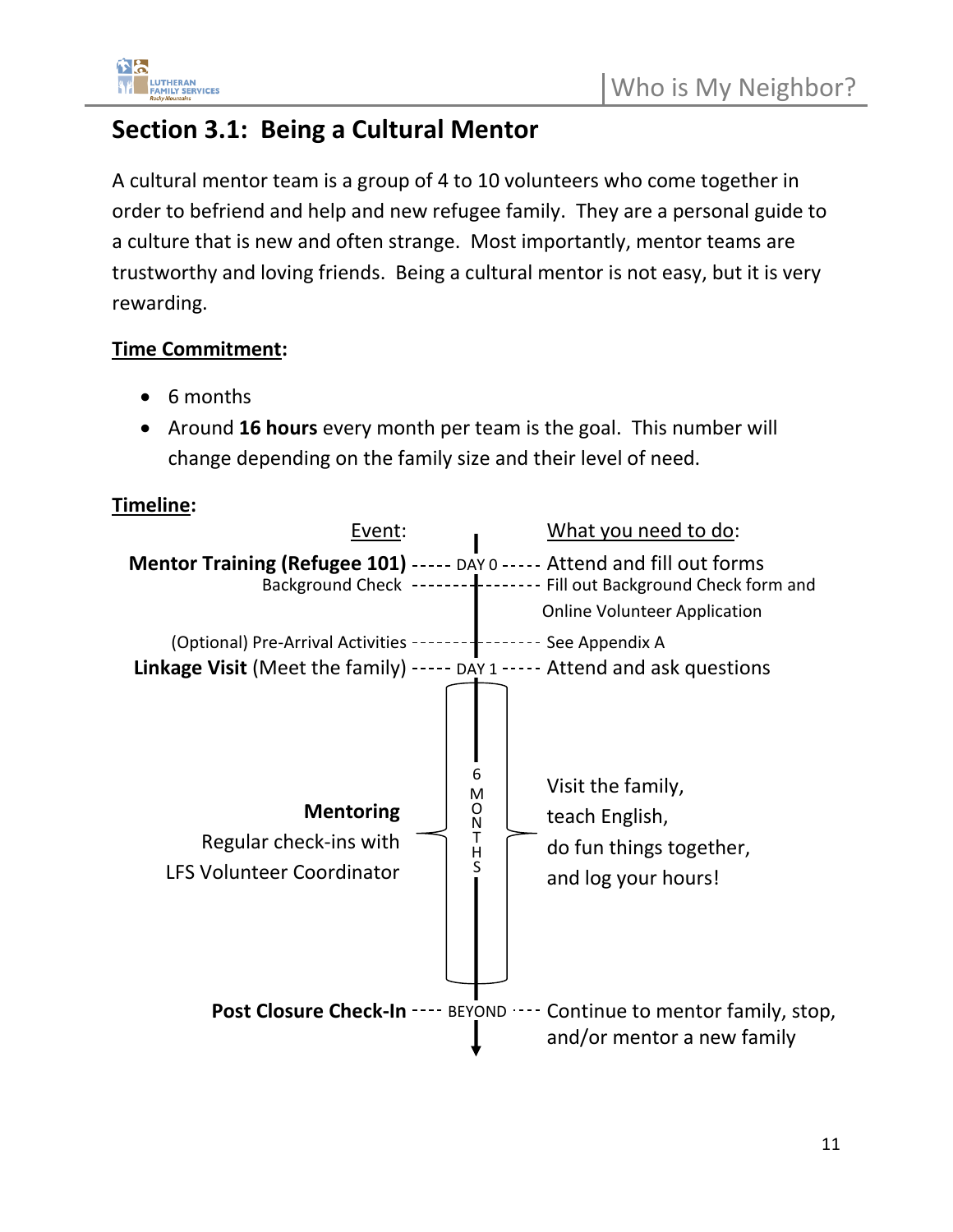

#### **Linkage Visit—What is it?**

- Meet with the LFS Volunteer Coordinator, the refugee family, and an interpreter at the family's home
- Volunteers and family introduce themselves
- Set boundaries and expectations
- Discover needs and desires
- Schedule your next visit

#### **Follow-ups and Logging Hours:**

Every month you are required to enter your hours, miles and donations in your online account. Cultural mentors should log all hours spent *with* their assigned refugee/refugee family. Please do not log any hours spent doing something on behalf of your refugee/refugee family (i.e. researching cultural norms, meeting with the Volunteer Coordinator to discuss questions, etc.). This record is EXTREMELY important for LFS's funding.

#### **PLEASE submit your hours every month by logging into your account on [www.myvolunteerpage.com.](www.myvolunteerpage.com)**

#### **How to register:**

After completing a "Refugee 101" Training, the next step is to complete our volunteer application. To do this, please create an account at [http://bttr.im/xq9y9.](http://bttr.im/xq9y9) Keep a record of the username and password you create for this application, as this is the account you will log in to to log your volunteer hours.

To log volunteer hours, including attending "Refugee 101" Training, just go to your account at [www.myvolunteerpage.com.](http://www.myvolunteerpage.com/)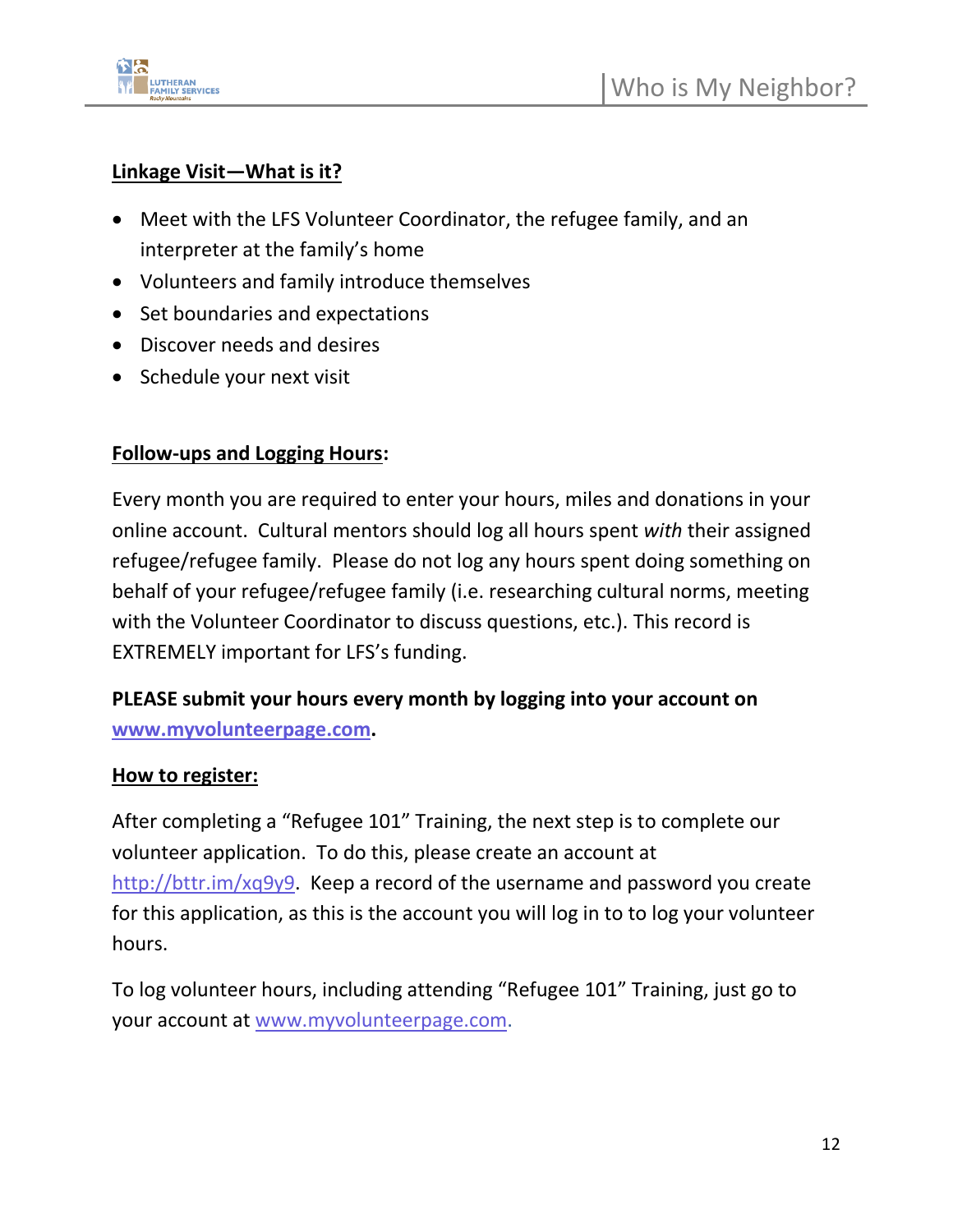

#### **The Team Leader:**

One member of each mentor team will be the team leader. He or she is the point person for communication. The team leader is the main avenue for LFS to contact the team. He or she is responsible for passing along information from LFS, sending updates to LFS, and in general organizing and motivating the other team members.

#### **What to Expect from Mentoring:**

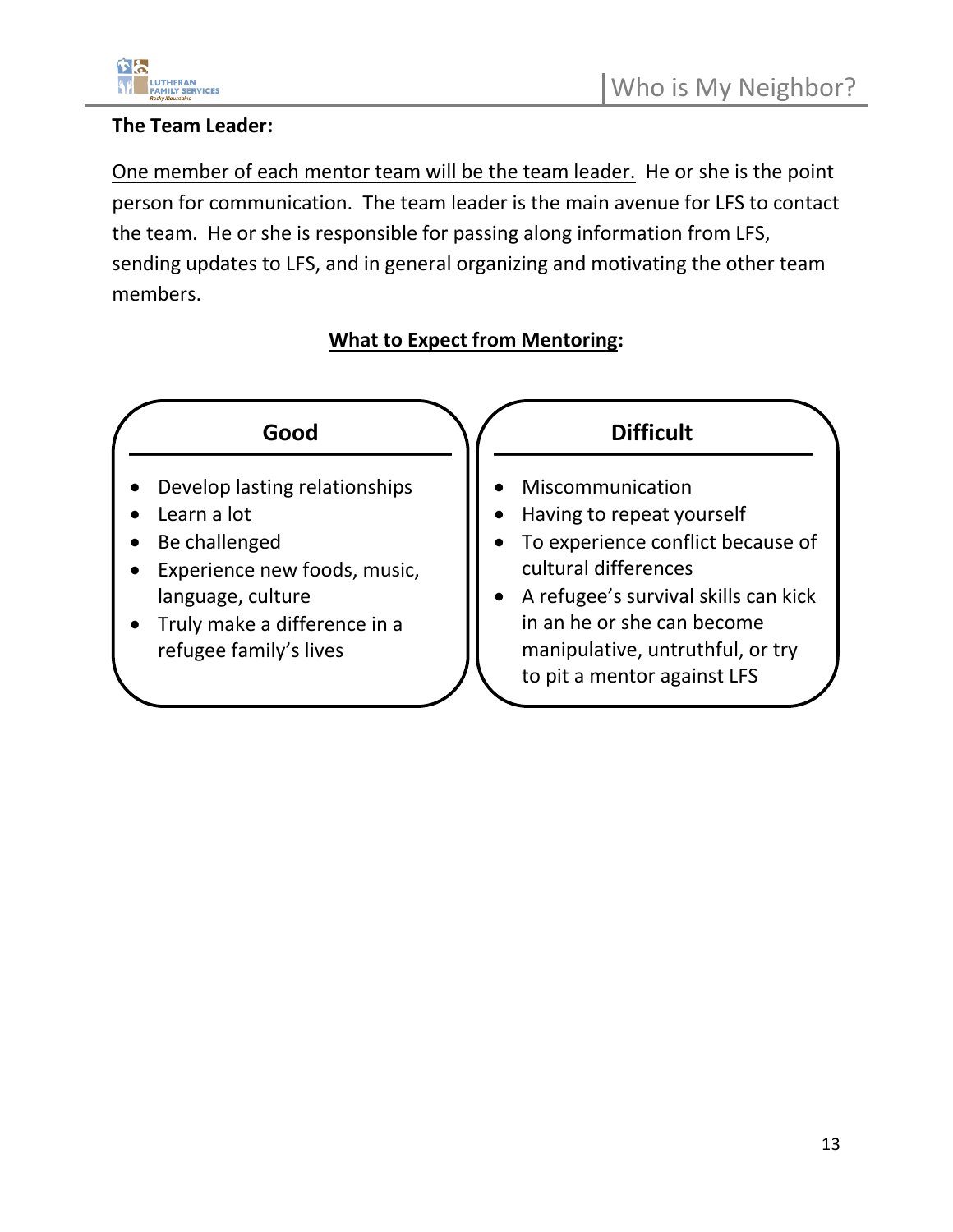

### **Section 3.2: Mentor Roles**

YES

### **Fundamental Mentor Roles:**

- Being a friend (with professional boundaries, not "touchy-feely")
- Having fun with the family
- Valuing and seeking understanding of family's culture
- Teaching English
- Teaching financial literacy
- Teaching practical life skills
- Teaching about American culture
- Directing family to LFS with any problems or concerns
- Dressing comfortably and modestly
- Submitting the time and donations record to LFS monthly

**MAYE** 

(but very helpful)

- **Optional Mentor Roles:**
- Providing transportation for medical appointments, grocery shopping, etc. (gradually phase this out)
- Teaching how to use the bus system
- Giving food, clothing, furniture, and other items (avoid creating expectation or dependency)
- Helping create resumes, practicing for interviews, and finding jobs
- Taking family to do activities in the city like going to the zoo, park, library, museums, and sporting events
- Attending refugee medical appointments (only with prior approval from Volunteer Coordinator)
- Inviting family to volunteers' homes

14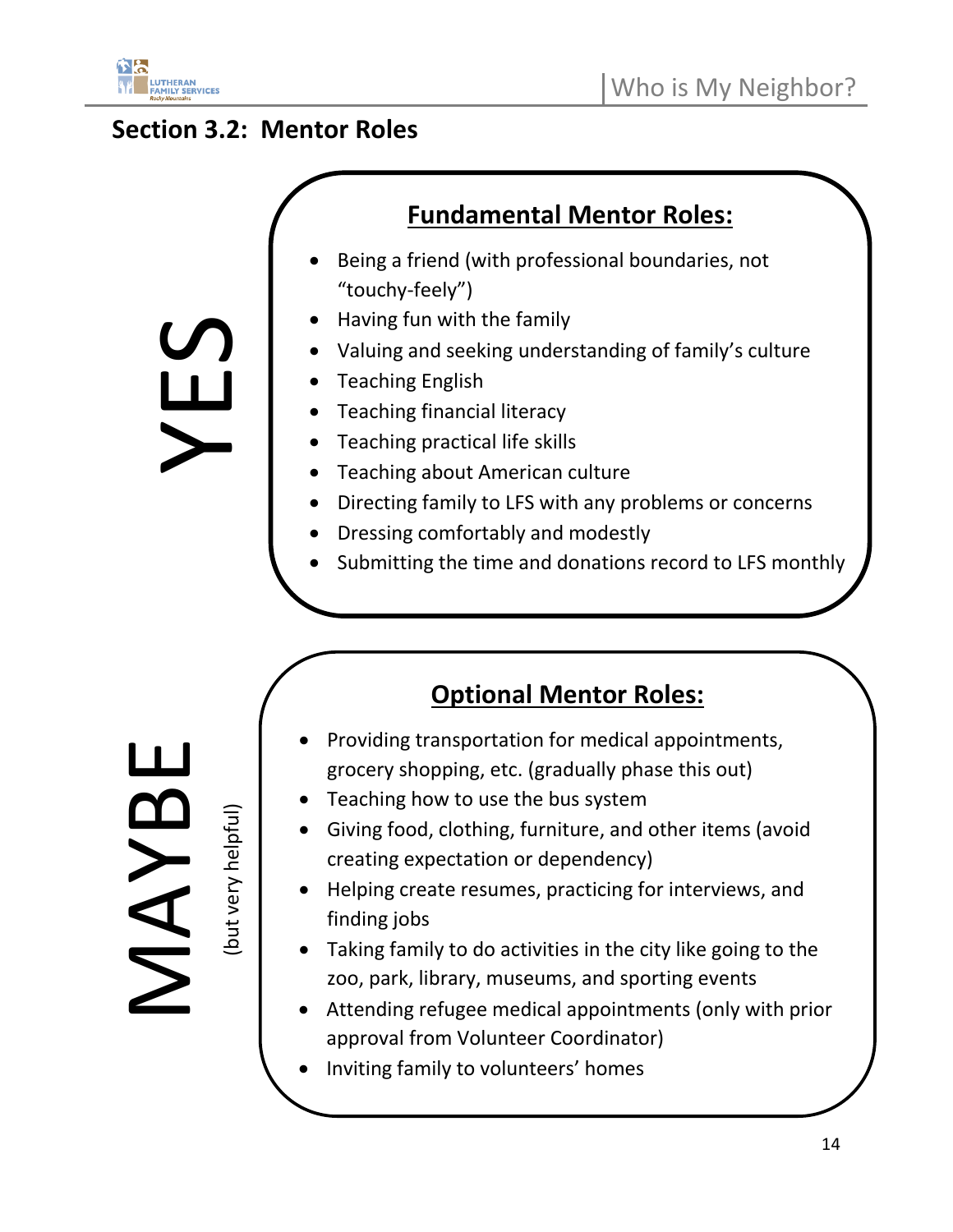

Please ask if you are unsure)

(Please ask if you are unsure)

### **Prohibited Mentor Roles:**

- Encouraging a move to a different apartment
- Enrolling children in school or transferring children to new schools
- Communicating directly with the Case Manager or other LFS staff other than Volunteer Coordinator
- Giving money, medicine, or medical advice
- Requesting information about refugees' medical status from medical providers or LFS staff
- Sharing medical or financial issues with people outside of the program
- Applying for or attempting to answer questions regarding R&P, APA, TANF, Matching Grant, RCA, Medicaid, or food stamps
- Being alone with children
- Being alone with a refugee of the opposite gender
- Transporting refugees without a valid driver's license and auto insurance
- Transporting minors without a parent present
- Anything that gives the family a crutch rather than working towards self-sufficiency
- Inviting refugees to your place of worship without their own initiative (they ask to go/be

**Helpful Book:** *When Helping Hurts: How to Alleviate Poverty Without Hurting the Poor…Or Yourself* by Steve Corbett & Brian Fikkert

 $\overline{\phantom{a}}$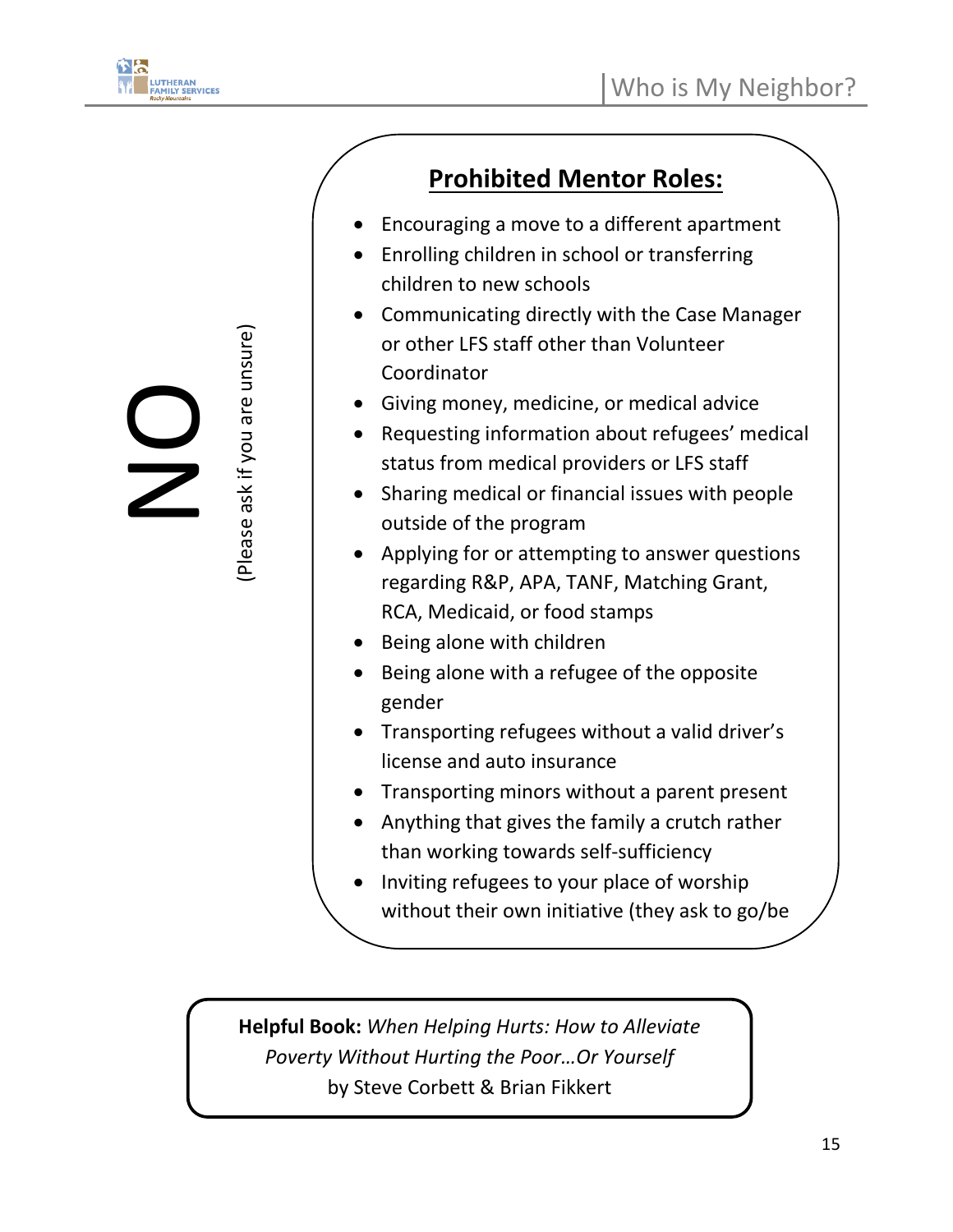

### **Section 3.3: Tasks/Projects**

Refugees come with a spectrum of skills and levels of ability. Along with building relationships, the following are resources to assist in helping refugees earn incentives and engage in activities that promote self-sufficiency. *These activities should be driven by the refugees' desires to learn and attain self-sufficiency,* so some activities may or may not be applicable to the refugee/refugee family you mentor.

For additional resources, activities, and websites: [www.lfsrm.org/programs-and-services/refugees/refugee](http://www.lfsrm.org/programs-and-services/refugees/refugee-resources)[resources](http://www.lfsrm.org/programs-and-services/refugees/refugee-resources)

#### **Home Orientation:**

*Idea 1*: Walk through the home with your family to make sure they understand how to use everything, how to store their food, etc.

*Idea 2*: Go through their mail with them and help them to see what is important

*Idea 3*: When a problem arises with their home, encourage them to contact their Case Manager, who will show them how to contact their landlord and resolve the issue

*Idea 4*: Help them to do their laundry and clean the house

*Idea 5:* Reinforce maintaining apartment cleanliness

#### **Practicing English:**

*Idea 1*: Use the *Oxford Picture Dictionary* to teach words and concepts

*Idea 2*: In all casual conversation, be attentive to teaching opportunities

*Idea 3*: Go somewhere (shopping, a park, the zoo, around the block, etc.) and use it as an opportunity to teach about the surroundings and practice in real-life contexts

*Idea 4:* Use Google Translate or other translation resources to create English labels for frequently used items and objects (sticky notes work great!)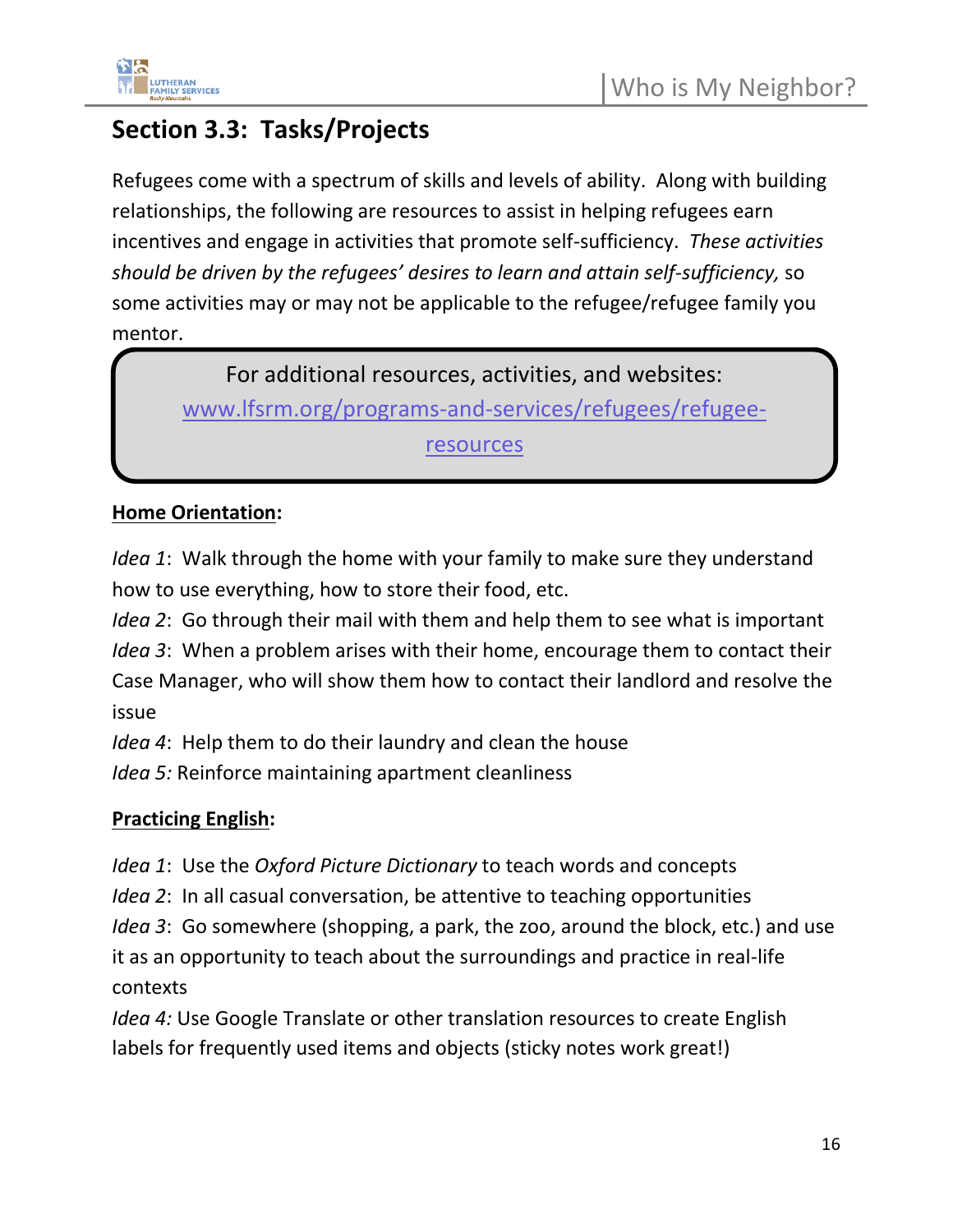

#### **Cultural Orientation:**

- *Idea 1*: Take family to a local museum
- *Idea* 2: Show how to use the bus
- *Idea 3*: Take them to the park, the zoo, a sports game, a festival, etc.
- *Idea 4*: Go to the post office, library, and grocery store
- *Idea 5*: Teach American idiosyncrasies/unwritten rules

*Idea 6*: Take them to the closest hospital or clinic and talk about appropriate times to go there

*Idea 7*: Expose them to an activity or hobby that you really enjoy

#### **Financial Literacy:**

*Please keep in mind, the money that refugees receive is what they receive. The federal government pays money to refugees based on a proven record that this amount helps families get on their feet. It may be important to adjust your expectations of what a realistic standard of living is for a family that is not yet fully employed vs. your own life and standard of living. LFS does provide financial literacy classes to refugees between the time when they arrive and when they become employed.*

*Idea 1*: Teach simple budgeting (keeping track of expenses, anticipating expenses, understanding income, etc., see Appendix B "The Money")

*Idea 2*: Teach the value of USA currency (in comparison with home currency, what a dollar can buy, how much work it takes to earn a dollar, etc.)

*Idea 3*: Help to open a bank account, how to write checks, how to issue a money order, and use an ATM

*Idea 4*: Teach about needs vs. wants, loans, credit cards, etc.

*Idea 5*: Go shopping and show how to find the cheapest items (off-brands, per ounce price, thrift/secondhand stores, etc.) and to avoid expensive extras like soda and candy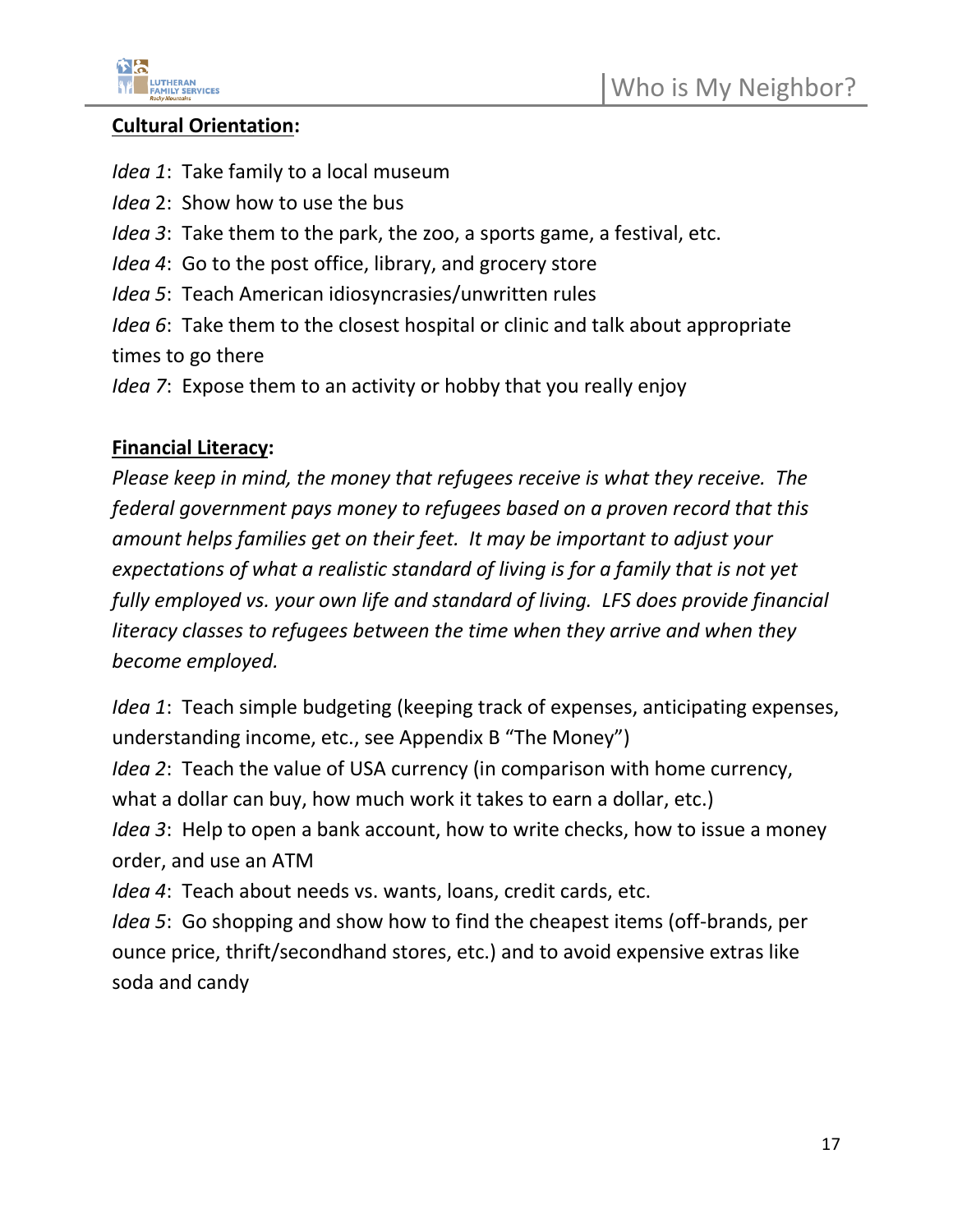

**Job Readiness:** Supporting refugees in finding employment is an important part of helping them reach self-sufficiency. Please speak with the refugee you're working with to understand what they might already be doing with support from LFS to find employment. LFS does offer job training classes to most refugees in the time between when they arrive and when they become employed.

- *Idea 1*: Help to make resumes
- *Idea 2*: Show how to search for jobs and fill out applications
- *Idea 3:* Practice conducting interviews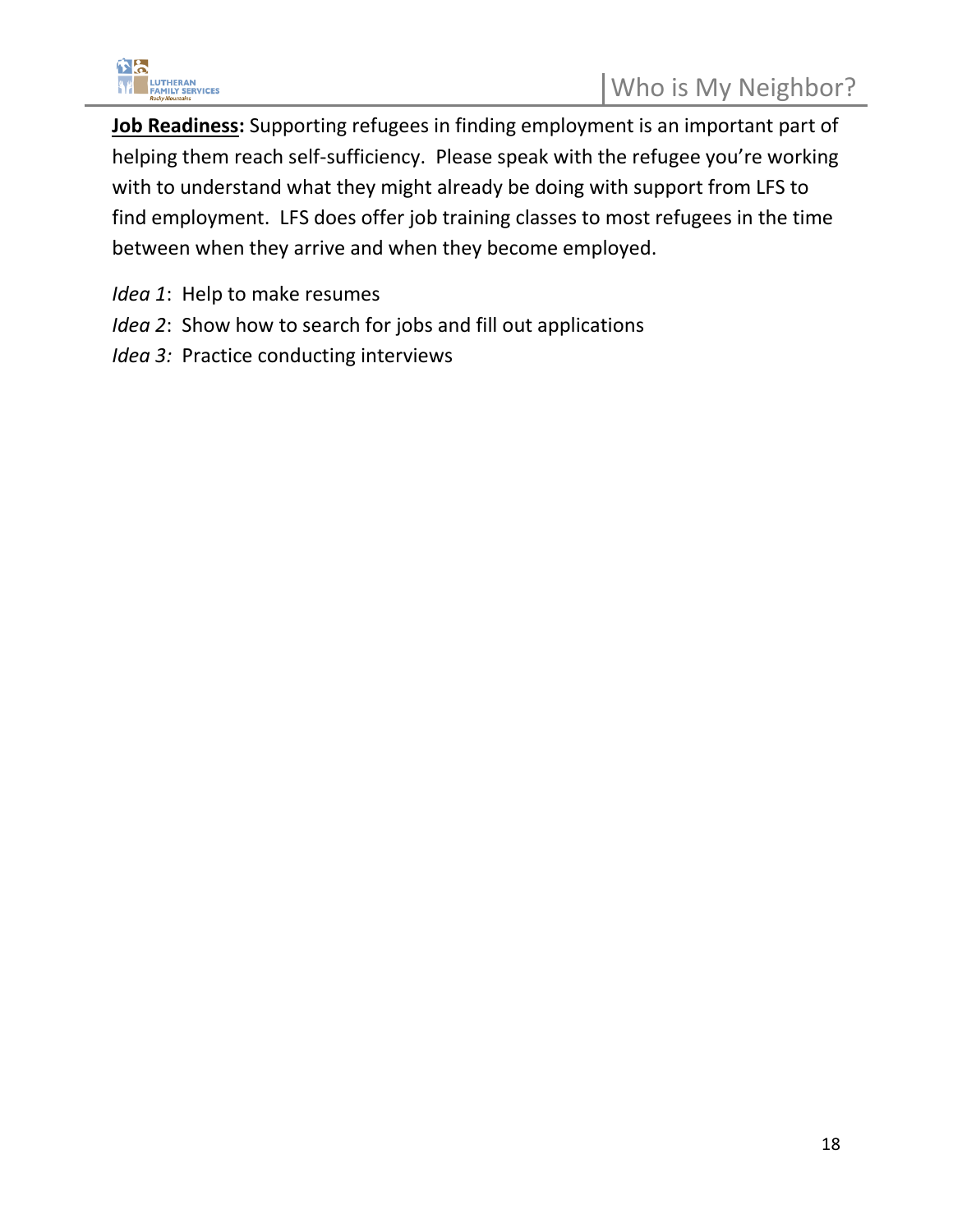

### **Section 3.4: Communication Protocol**

*Please follow these steps if you have a problem or questions.*

**STEP 1:** Look for answers on your own.

- Look in this training manual
- Google it

**STEP 2:** Ask the LFS Volunteer Coordinator

- E-mail: shannon.katsos@lfsrm.org
- Phone: (719)257-3706
- Second contact: The LFS Refugee & Asylee Program Director, Floyd Preston
	- o E-mail: floyd.preston@lfsrm.org
	- o Call: (719)314-0223

*NOTE: At no time should anyone contact a Case Manager or other LFS staff member directly unless otherwise permitted by one of the above personnel. Refugees/families must reach out directly to their Case Manager if they have questions about benefits, assistance programs, employment services, medical issues, etc. Contact the Volunteer Coordinator if the refugee/family you are working with need their Case Manager's contact information.* 

### **Section 3.5: Frequently Asked Questions**

### **I drove a refugee that I was working with to a medical appointment, and they were found to have issues that require follow up.**

The refugee (not the volunteer) should call their Case Manager or the LFS Health Services Coordinator if any medical issues arise at or outside of a medical appointment. Medical providers are required by law to provide language interpretation at appointments to eliminate language barriers. Volunteers can advocate for a refugee's right to interpretation if this is not being used. Additionally, if there is no interpretation, volunteers can call the Volunteer Coordinator for assistance.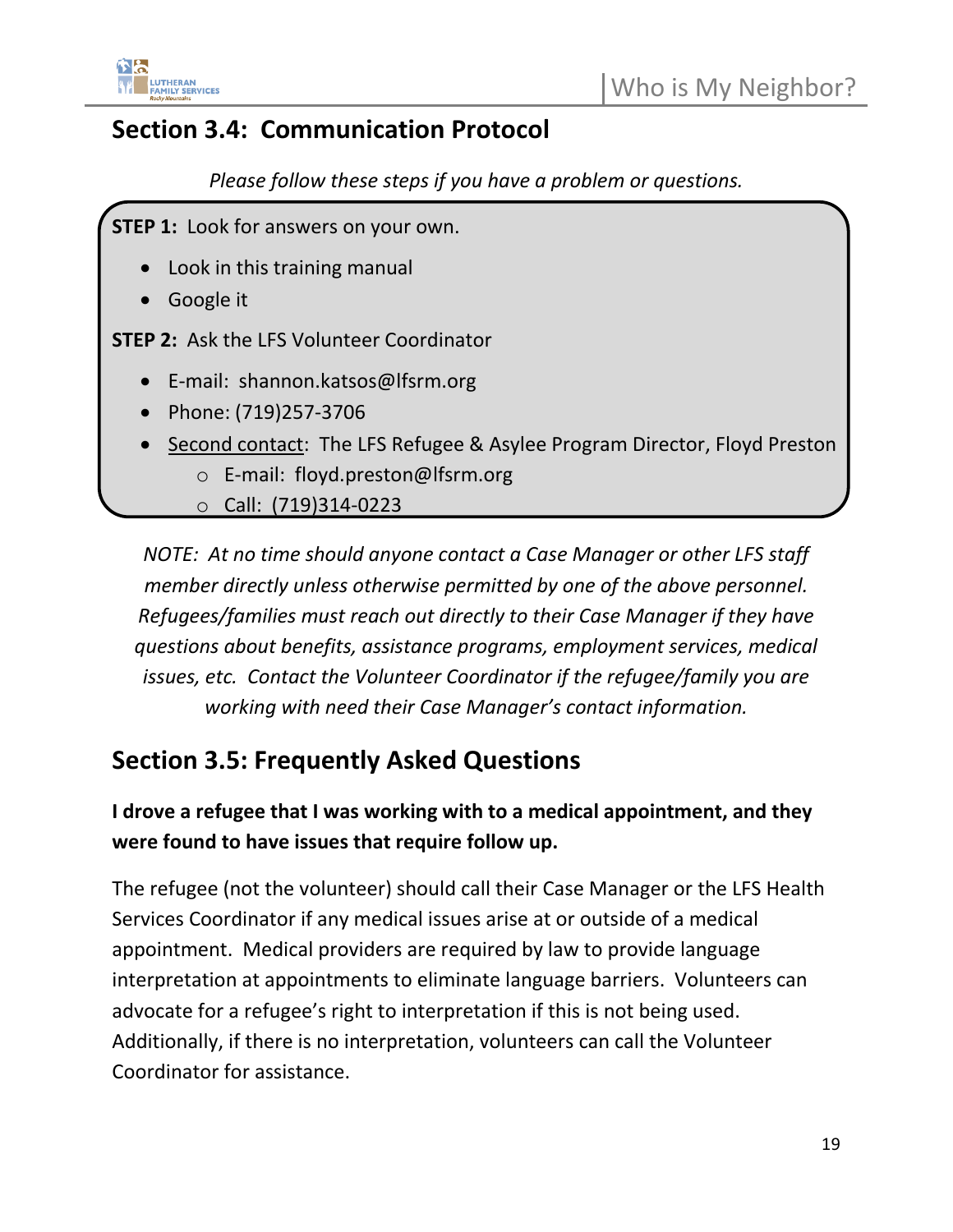

### **The family I work with does not have a car, the parents work a lot, and they need help getting the kids to school/childcare/appointments. How can I help?**

LFS policy says that volunteers cannot transport minors without a parent or guardian present. This is especially important in cases involving medical appointments, as there are laws in place that require parents/guardians to be present during medical visits for their dependents. In order to adhere to this policy, volunteers may consider supporting one parent at home while the other parent helps transport children, or families may reach out to trusted friends/neighbors to help.

### **I'd like to invite the refugee family I work with to my house for dinner/a holiday/a visit. Is this okay?**

Absolutely! We encourage you to invite the refugee/refugee family you work with to your home if you and your family are comfortable doing so. This is part of being a friend to the refugee/refugee family, and can give them interesting insight into your life and American culture. Hosting a refugee/refugee family is not required or expected in your role as a cultural mentor.

### **The refugee/refugee family I support wants to get a driver's license and a car. Can I help them with this?**

Car ownership can be a helpful step for individuals/families, and it can be a big expense. LFS does not assist refugees with this process, and cultural mentors are not expected to help with this process. Cultural mentors, however, can support their refugee/refugee family in learning about the process for getting a driver's license, the steps necessary to own a car, and what a budget for each of these things might be.

### **The refugee/refugee family that I'm working with does not understand when their cash assistance/rental lease/benefits expire. Who should I contact about this?**

Any questions or concerns that refugees have pertaining to benefits, cash assistance, medical issues, leases, employment support, school enrollment, or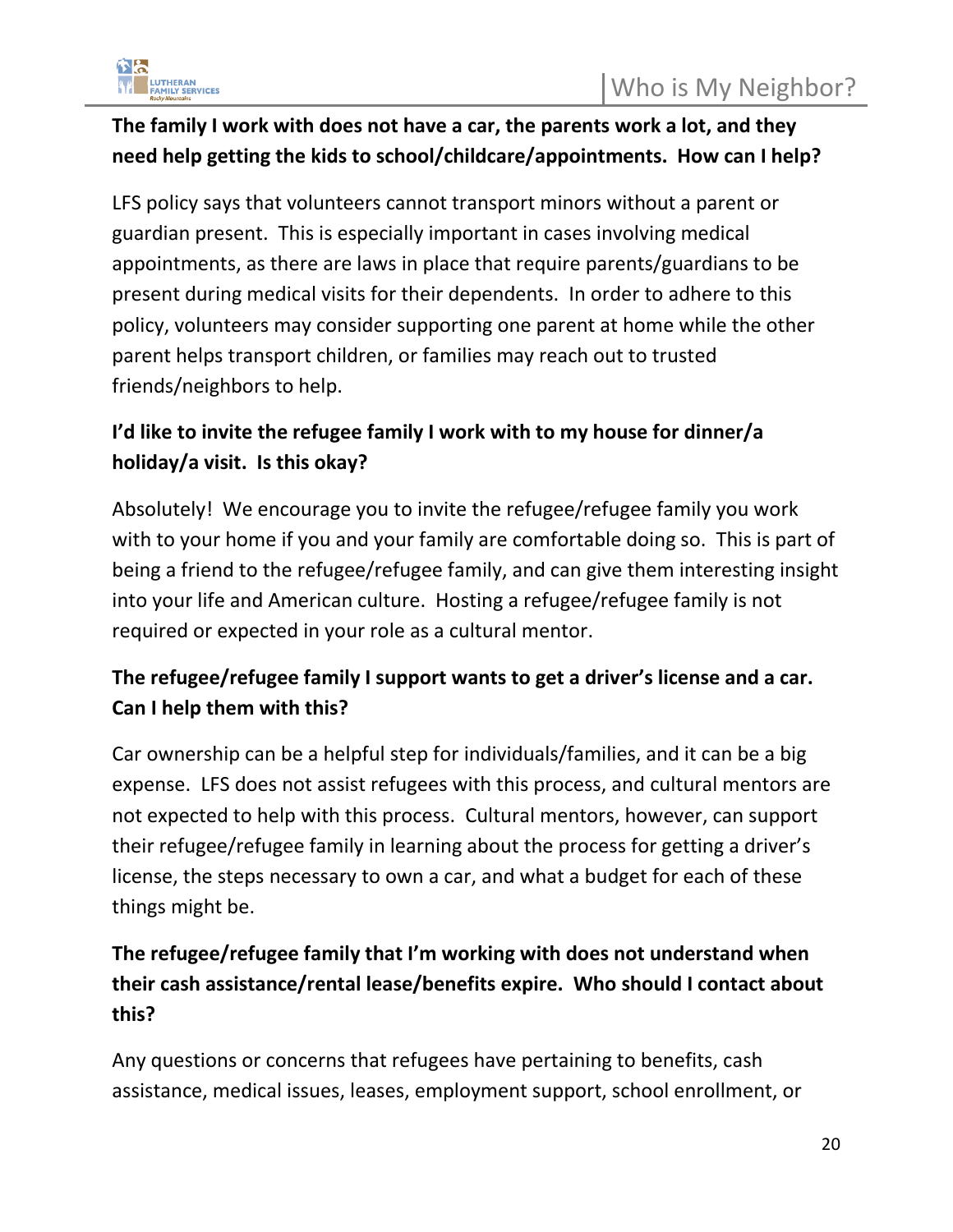

anything else that LFS provides support for must be routed to the Case Manager by the refugee. All refugees know how to contact their Case Manager, and are in regular communication with them.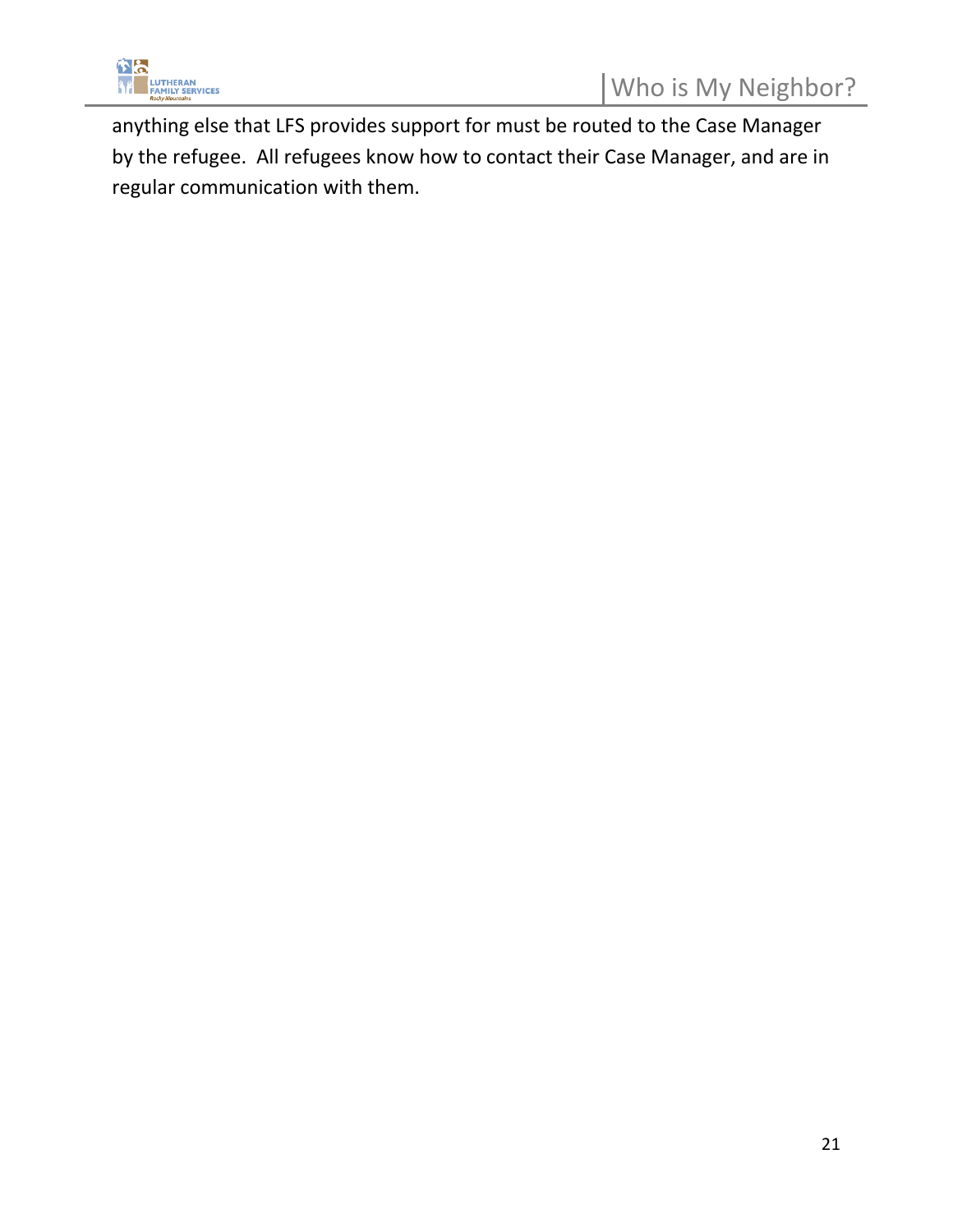

## Appendix A: Additional Projects:

### **Pre-Arrival Opportunities:**

If you are fortunate enough to be matched with a family that has not arrived in the States yet, there are some things that you can help with before they get here. LFS always welcomes help with these tasks even if you will not mentor the family that you help!

Airport Pick-Up: Join the Case Manager at the airport to welcome the family as they get off of the plane. Show your support for them, and also possibly help with transportation from the airport to their new home.

First Meal: Prepare the first meal that the refugee family will have in America! You can also help LFS to shop for groceries for their first few days here.

### **Donations:**

Donations from mentor teams are welcomed, but not at all required. Please keep in mind that our main goal in this program is for the refugees to attain selfsufficiency. If a gift may foster dependency rather than giving a helpful hand up, be cautious about giving it.

Helpful items that most families do NOT initially have:

- Vacuum
- Rice cooker
- TV and DVD player
- Computer
- Additional furniture
- Bikes
- Winter clothing
- School supplies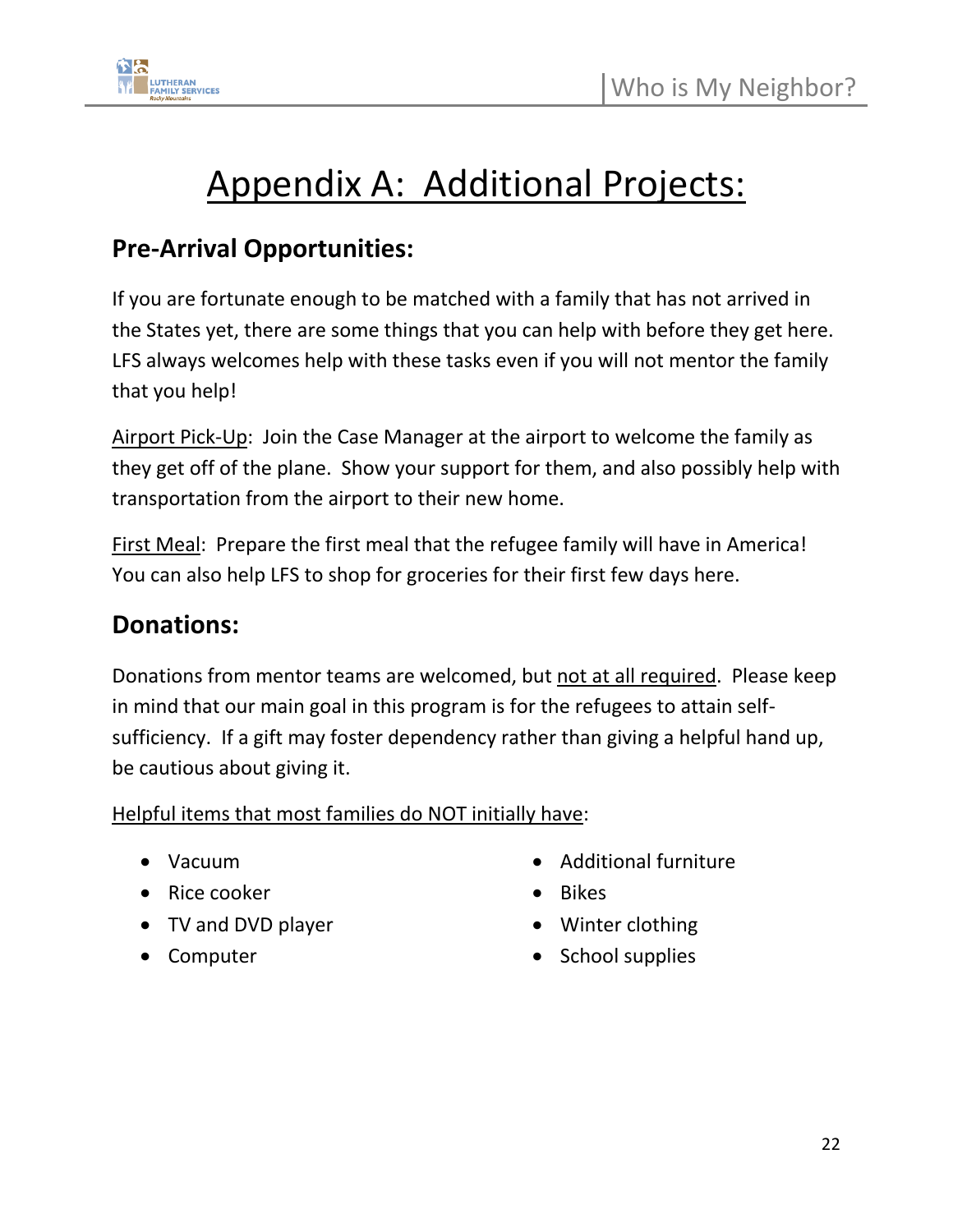

#### What families already DO have:

These items are provided through donations to LFS or a family's R&P money (See Appendix B). LFS gladly accepts donations of any of these items for future refugee families.

- Furnishings:
	- o Mattresses
	- o Box springs and bed frames
	- o Drawers
	- o Kitchen Table
	- o Kitchen chairs (one per person)
	- o Couch
	- o Lamp (one per room unless there is already lighting)
- Kitchen Items:
	- o One fork, knife, and spoon per person
	- o One plate, bowl, and cup per person
	- o Pots and pans (at least a sauce pan, frying pan, and baking dish)
	- o Mixing/serving bowls
	- o Kitchen utensils (spatula, wooden spoon, knife, serving utensils, etc.)
	- o Can opener
	- o Baby items as needed
- Linens and Other Household Items:
	- o One towel per person
- o One set of sheets per bed
- o One blanket per person
- o One pillow and pillowcase per person
- o Alarm clock
- o Paper
- o Pens and pencils
- o Light bulbs
- o Phone
- Cleaning Supplies:
	- o Dish soap
	- o Bathroom/kitchen cleaner
	- o Sponges or cleaning rags/paper towels
	- o Laundry detergent
	- o Two waste baskets
	- o Mop or broom
	- o Trash bags
- Toiletries
	- o Toilet paper
	- o Shampoo
	- o Soap
	- o One toothbrush per person
	- o Toothpaste
	- o Personal hygiene items as appropriate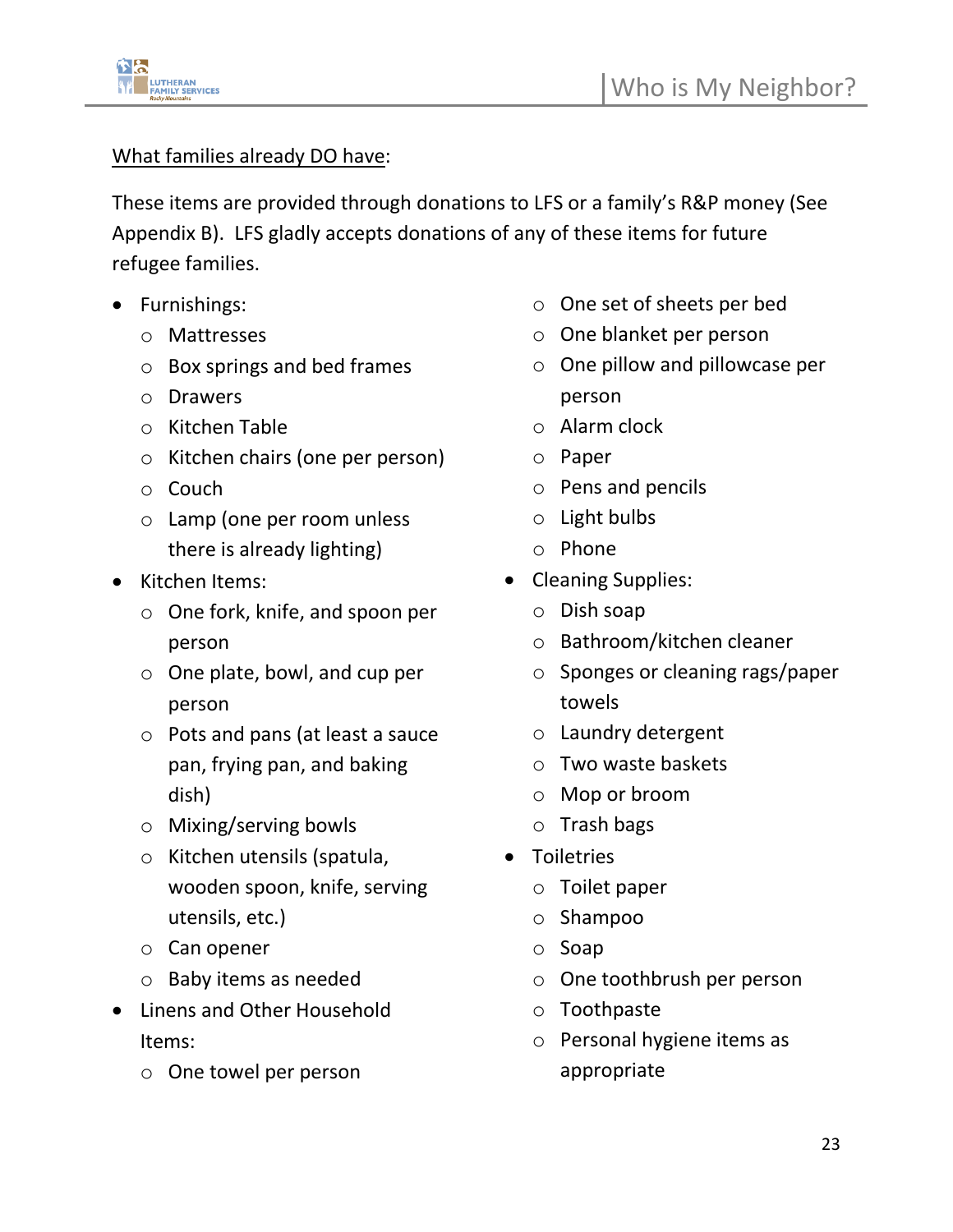

### **General Self-Sufficiency Timeline**

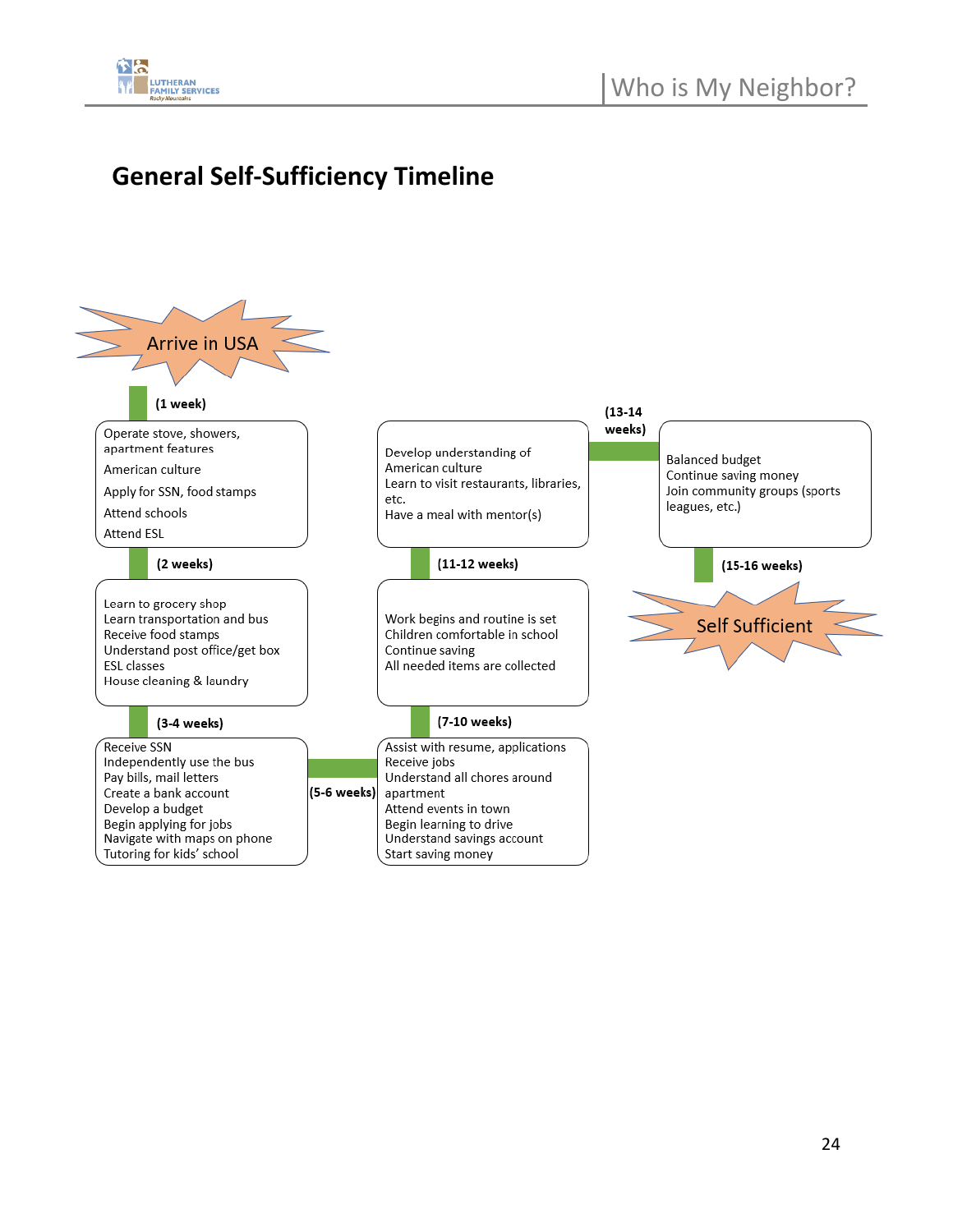

## Appendix B: The Money:

Refugees do receive funding from the government, but it is a small amount and doesn't last for very long. It is important for mentors to emphasize the need to seek out employment as soon as possible, as the refugee family cannot rely on this funding for very long. Each refugee family receives funding according to the following formula:

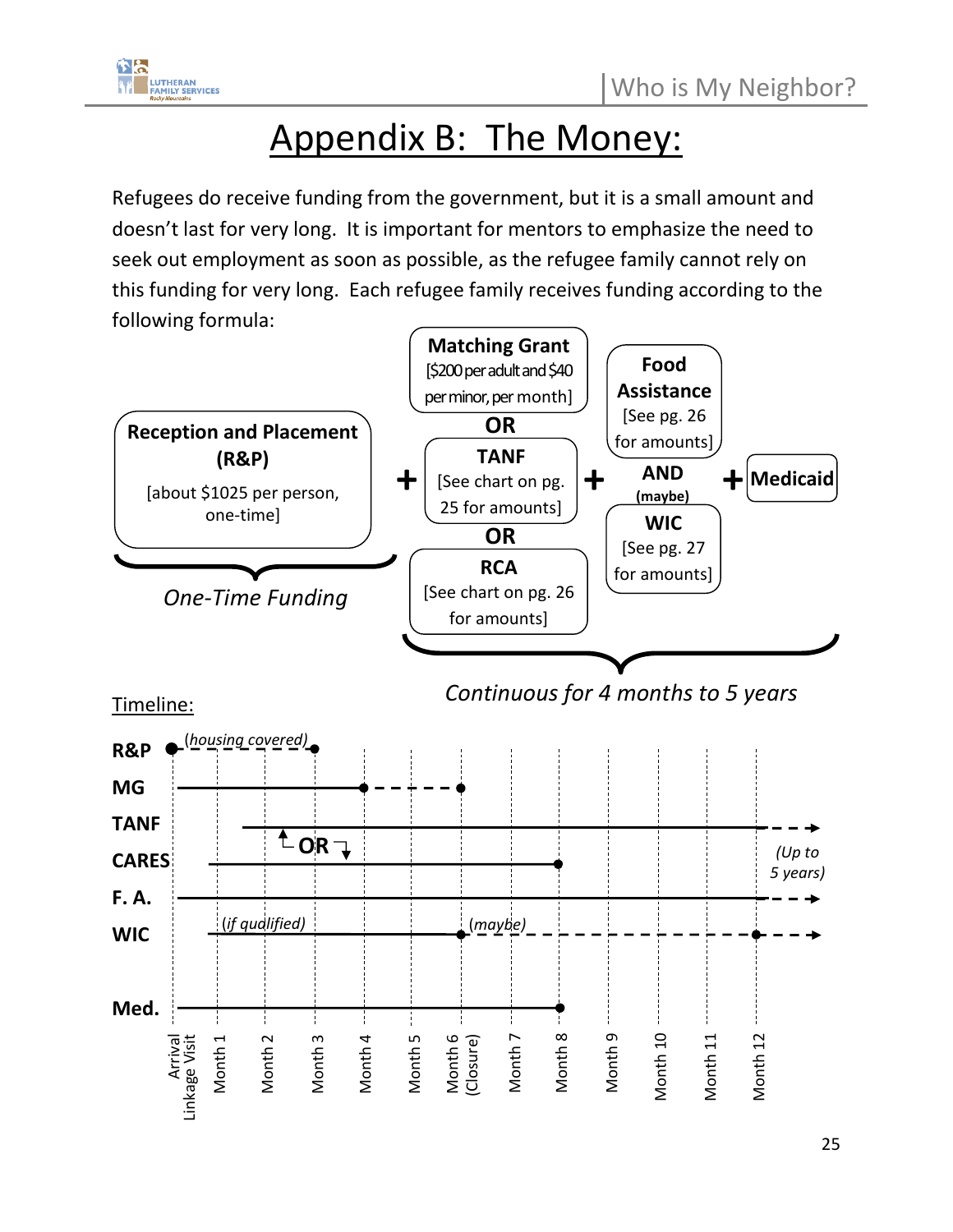

### **Defining the Programs:**

#### **Reception and Placement (R&P):**

**Source**: The Department of State – [Bureau of Population, Refugees, and Migration](https://www.state.gov/refugee-admissions/reception-and-placement/)

#### **Amount**: (on average)

| Family size: 1  | \$/person: \$1,550 |
|-----------------|--------------------|
| Family size: 2  | \$/person: \$1,250 |
| Family size: 3  | \$/person: \$1,050 |
| Family size: 4+ | \$/person: \$1,025 |
|                 |                    |

**Duration**: One-time, allocated to the family (usually through housing payments and initial basic needs) over their first 90 days in America

**Requirements**: Refugees who came through proper channels, does not include Haitian or Cuban entrants

**Use**: Housing and personal expenses**. Will most often be issued to resettlement agency, NOT directly to client.** 

**Note:** R&P varies by agency. LFS may change amounts depending on government contracts.

#### **Matching Grant (MG):**

**Source**: [Department of Health and Human Services](https://www.acf.hhs.gov/orr/programs/refugees/matching-grants) – Office of Refugee Resettlement

**Amount**: \$200 a month per adult and \$40 a month per child

**Duration**: 180 to 240 days (6-8 months), beginning on arrival or 1 month after being employed **Requirements**: Having a high chance of being employed within the first 6 months. Volunteer time and donations are sufficient to fulfill matching requirements. *Submitting your volunteer time to us is VERY IMPORTANT this funding source!*

**Use**: Housing and personal expenses

**Bus Passes**: Participants in MG can receive bus passes from LFS.

#### **Temporary Assistance for Needy Families (TANF):**

**Source**: Department of Health and Human Services – Office of Refugee Resettlement (State) **Amount/Requirements**: These are estimated amounts, subject to change due to state policy.

| <b>Number of</b><br><b>Caretaker</b> | <b>Number of Children on TANF Case</b> |  |  |   |   |   |   |                                                          |       |       |                                                                                         | Each<br>Addl. |
|--------------------------------------|----------------------------------------|--|--|---|---|---|---|----------------------------------------------------------|-------|-------|-----------------------------------------------------------------------------------------|---------------|
| <b>Relatives</b>                     | 0                                      |  |  | 3 | 4 | 5 | 6 |                                                          | 8     | 9     | 10                                                                                      | Child         |
| <b>None (Child</b><br>Only)          |                                        |  |  |   |   |   |   | \$128  \$269  \$404  \$539  \$646  \$746   \$832         | \$913 |       | $$995$ $$1076$ +\$72                                                                    |               |
| Gross income<br>limit                |                                        |  |  |   |   |   |   | \$117  \$245  \$386  \$490  \$587  \$678   \$755   \$830 |       | \$904 | \$977                                                                                   | $+567$        |
| One<br>Caretaker                     |                                        |  |  |   |   |   |   |                                                          |       |       | \$278  \$364  \$462  \$561  \$665  \$767  \$847   \$929   \$1012  \$1092  \$1172  +\$72 |               |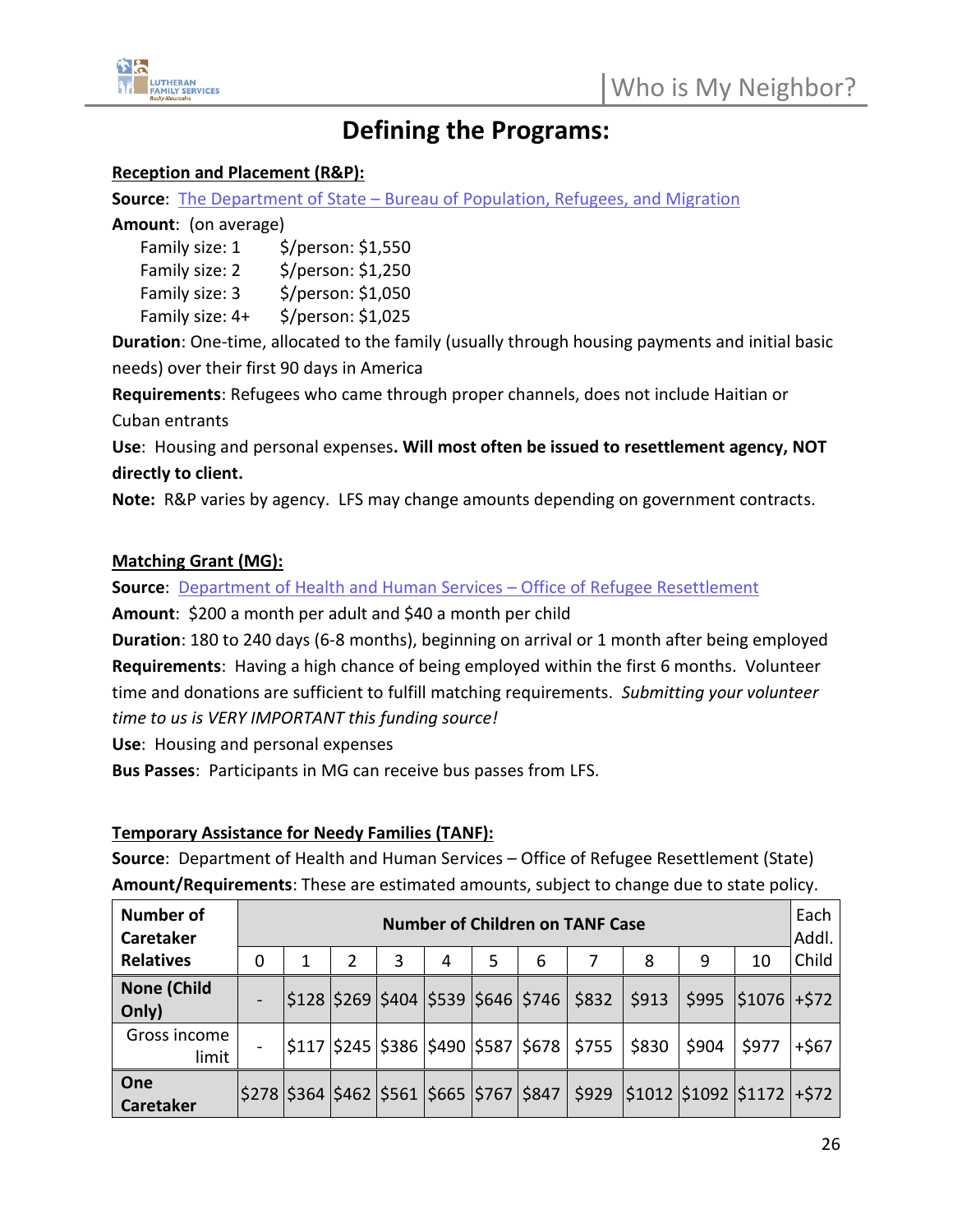

| Gross income   \$253   \$331   \$421   \$510   \$605   \$697   \$770   \$844   \$920   \$992   \$1065   +\$67   |  |  |  |  |  |                                                                                         |  |
|-----------------------------------------------------------------------------------------------------------------|--|--|--|--|--|-----------------------------------------------------------------------------------------|--|
| <b>Two</b><br><b>Caretakers</b>                                                                                 |  |  |  |  |  | \$392  \$483  \$586  \$691  \$787  \$865  \$947  \$1032  \$1111  \$1190  \$1271   +\$72 |  |
| Gross income   \$357   \$439   \$533   \$628   \$716   \$787   \$861   \$937   \$1009   \$1082   \$1155   +\$67 |  |  |  |  |  |                                                                                         |  |

**Duration**: Up to 5 years

**Requirements**: Family fulfills required work activity hours based on family makeup (see wiki). Gross income does not exceed limits according to family makeup (see chart above). El Paso County makes determination on program amounts.

**Use**: Housing and personal expenses

**Bus Passes**: Requested by LFS and money to purchase the passes is put on their EBT card.

#### **RCA:**

**Source**: Department of Health and Human Services – Office of Refugee Resettlement (State) **Amount**: (per month)

| Family                  |  |
|-------------------------|--|
| <b>Size</b>             |  |
| Payment   \$537   \$726 |  |

**Duration**: Up to 8 months

**Requirements**: Single or childless married couples; be a refugee; if income for previous month less than check amount are eligible to receive, however, if monthly income is low due to not enough hours client will be required to accept another job.

**Use**: Housing and personal expenses

**Bus Passes**: May receive bus passes from LFS if needed for activity

#### **Supplemental Nutrition Assistance Program (SNAP - Food Stamps):**

**Source**: [Colorado Department of Human Services](https://cdhs.colorado.gov/snap)

**Amount**: (per month)

| <b>Family Size</b>    |        |        | З      | 4      | 5      | 6      |        | 8      | Addl.    |
|-----------------------|--------|--------|--------|--------|--------|--------|--------|--------|----------|
| <b>Maximum Gross</b>  | \$1180 | \$1594 | \$2008 | \$2422 | \$2836 | \$3249 | \$3663 | \$4077 | $+5414$  |
| <b>Monthly Income</b> |        |        |        |        |        |        |        |        |          |
| <b>Maximum Net</b>    | \$908  | \$1226 | \$1545 | \$1863 | \$2181 | \$2500 | \$2818 | \$3136 | $+ $319$ |
| <b>Monthly Income</b> |        |        |        |        |        |        |        |        |          |
| <b>Maximum</b>        |        |        |        |        |        |        |        |        |          |
| <b>Monthly</b>        | \$200  | \$367  | \$526  | \$668  | \$793  | \$952  | \$1052 | \$1202 | $+ $150$ |
| <b>Allotment</b>      |        |        |        |        |        |        |        |        |          |

**Duration**: No time limit

**Requirements**: Must meet the above income requirements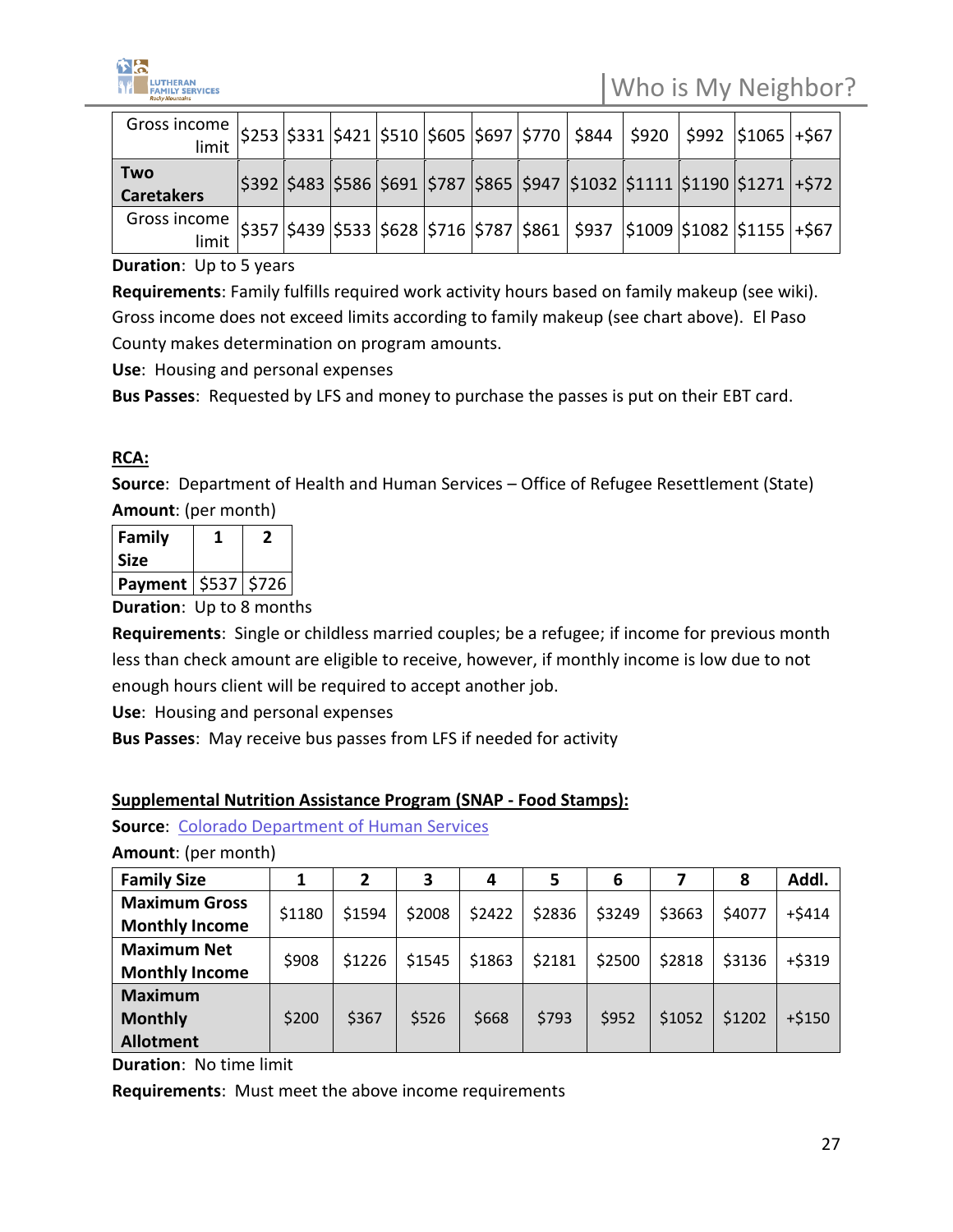

Who is My Neighbor?

#### **WIC (Women, Infants, and Children):**

**Source**: [Colorado Department of Public Health & Environment \(CDPHE\)](https://www.coloradowic.gov/homepage)

**Amount**: Changes on a case-by-case basis. Amounts of items from several food categories can be found [on the WIC website.](https://www.coloradowic.gov/wic-foods-list)

**Requirements**: Be a pregnant or postpartum woman, an infant, or a child up to 5 year of age and do not have income in excess of 185% of the federal poverty level (see below).

| <b>Family Size</b>                                                                                 |  |  |  |  | eacn. |
|----------------------------------------------------------------------------------------------------|--|--|--|--|-------|
| 185% Poverty Level   \$1,723   \$2,333   \$2,944   \$3,554   \$4,165   \$4,777   \$5,368   \$5,996 |  |  |  |  |       |

**Use**: Supplemental foods, nutrition education, and health screenings for pregnant and new mothers and children under 5 years old.

#### **Medicaid:**

**Source:** [Colorado Department of Health Care Policy and Financing](https://www.healthfirstcolorado.com/) (State and Federal funding) **Amount**: Changes depending on program.

**Duration**: Probably at least 8 months, but possibly more under alternative programs **Requirements**: Changes depending on specific program. See table below.

| <b>Persons</b><br>in.<br>Family | 1931, Qualified Pregnant<br>Women and Children, or<br>Rubicoff* | <b>Expanded Pregnant</b><br>Women and Children* |                                |  |  |  |
|---------------------------------|-----------------------------------------------------------------|-------------------------------------------------|--------------------------------|--|--|--|
|                                 | 100% Poverty Level                                              | 133% of Poverty Level                           | 250% of Poverty Level          |  |  |  |
| $\mathbf{1}$                    | \$931                                                           | \$1,239                                         | \$2,328                        |  |  |  |
| $\overline{2}$                  | \$1,261                                                         | \$1,677                                         | \$3,153                        |  |  |  |
| 3                               | \$1,591                                                         | \$2,116                                         | \$3,978                        |  |  |  |
| 4                               | \$1,921                                                         | \$2,555                                         | \$4,803                        |  |  |  |
| 5                               | \$2,251                                                         | \$2,994                                         | \$5,628                        |  |  |  |
| 6                               | \$2,581                                                         | \$3,433                                         | \$6,453                        |  |  |  |
| 7                               | \$2,911                                                         | \$3,872                                         | \$7,278                        |  |  |  |
| 8                               | \$3,241                                                         | \$4,311                                         | \$8,103                        |  |  |  |
| Addl.                           | +\$330                                                          | $+ $439$                                        | $+ $825$                       |  |  |  |
|                                 | -1931: Up to 18, unless                                         | - Pregnant women and                            | - CHP+: 18 and under and       |  |  |  |
|                                 | graduate before 19                                              | children up to 6                                | pregnant women 19 or above     |  |  |  |
|                                 | - Qualified: Up to 6                                            |                                                 | - CICP: Not qualified for CHP+ |  |  |  |
|                                 | - Rubicoff: 6 or under 19                                       |                                                 | or other Medicaid programs     |  |  |  |

**Reference**: <www.colorado.gov/hcpf> and [www.medicaid.gov](www.medicaid.gov%20)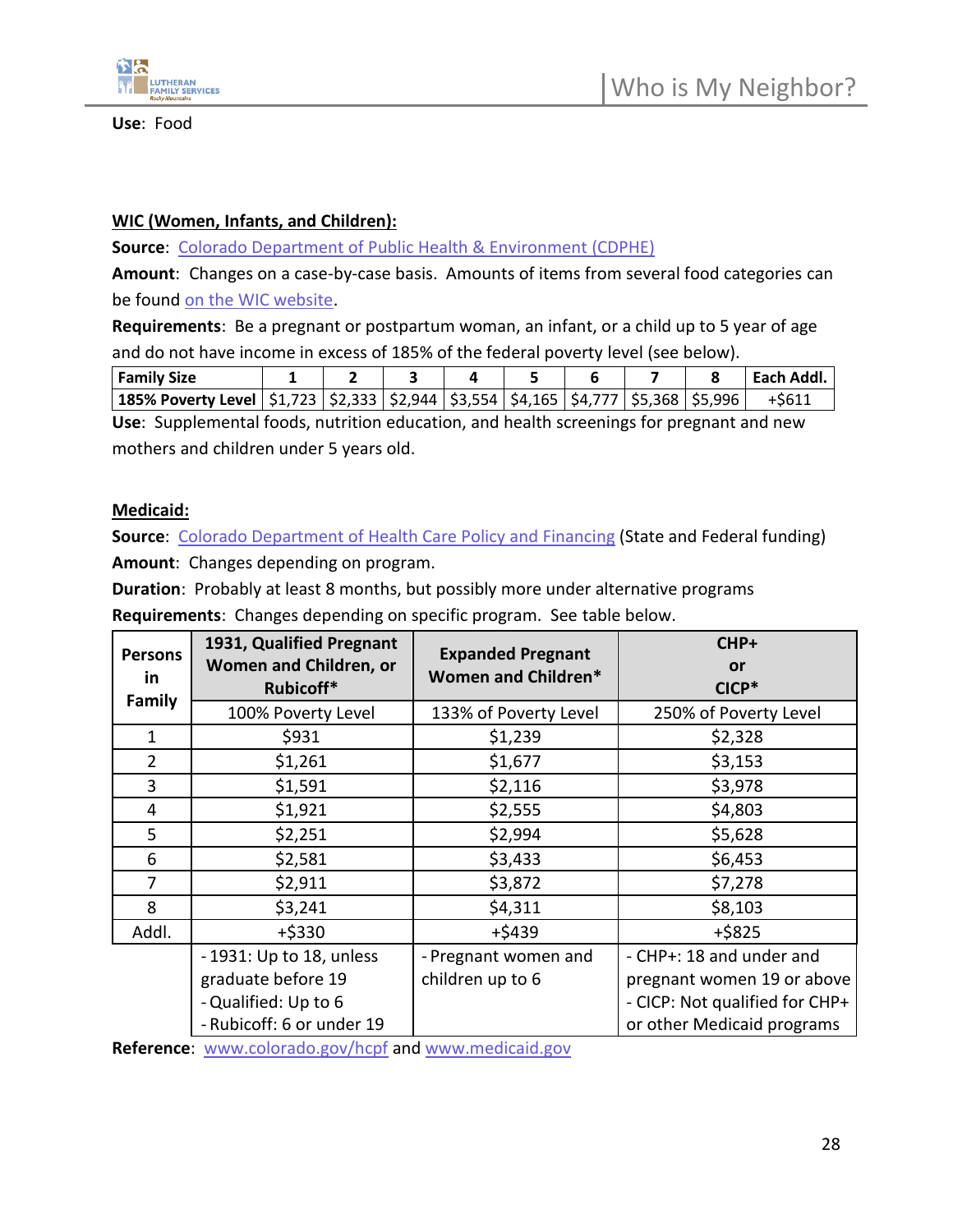

\*Figures and requirements current as of November 2012, and should serve as a reference only. Much of the information is greatly summarized and simplified. For official information contact the county, state, or LFS.

**Others:** There are other financial assistance programs like LEAP and Section 8 that refugees may qualify for. See the wiki for more information.

### **Example Situation:**

- A two-parent, three-child family initially receives \$5,125 from R&P used by LFS to pay for beginning food and household supplies not provided through donations, the first four months of rent and utilities, and other miscellaneous expenses like a cell phone.
- After 90 days, LFS distributes the remainder of the R&P money (\$925) by crediting it toward their future rent. They receive \$793/month in food stamps which is enough to buy all of their food. About 15 days after they arrived, their TANF is approved and they start receiving \$691/month.
- Since for the first four months they did not need to pay their own rent, they use this money to buy a rice cooker, microwave, and other things they want. Fortunately, after being advised by their mentor team to do so, they start to save some of the money and accumulate \$1,000 from the leftover TANF money.
- The family has to begin paying their rent the sixth month and find that they have to use some of their savings to pay for it because their TANF money is not sufficient. After six months they are down to \$300 in savings, but the father has found a job that is enough to pay their rent and food with help from TANF and food stamps.

Good job mentor team! This family was able to get through a tough time financially because they budgeted their money well—not spending too much on things that they did not need and saved enough for when money was short.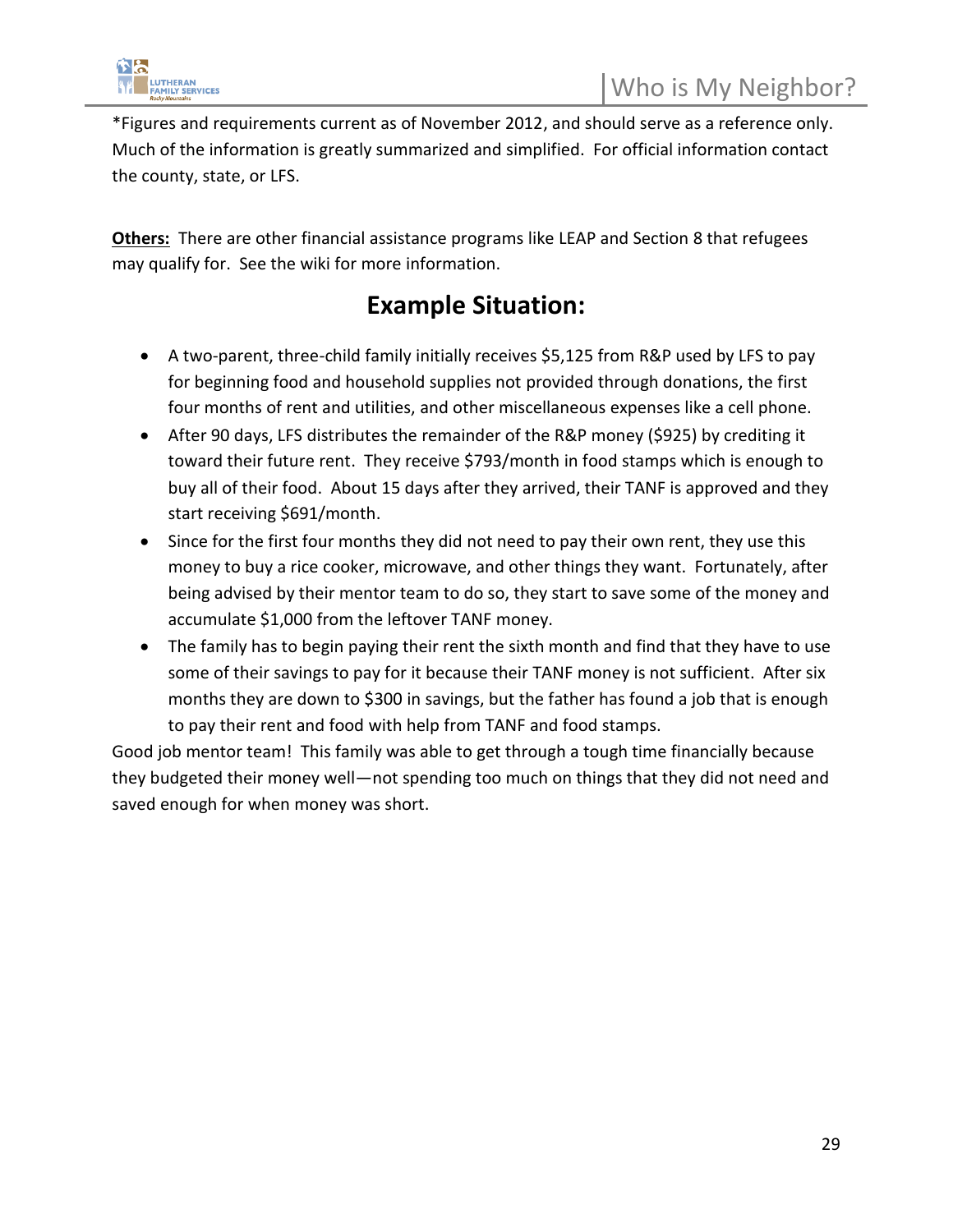

### **Where do refugees access their funds?**